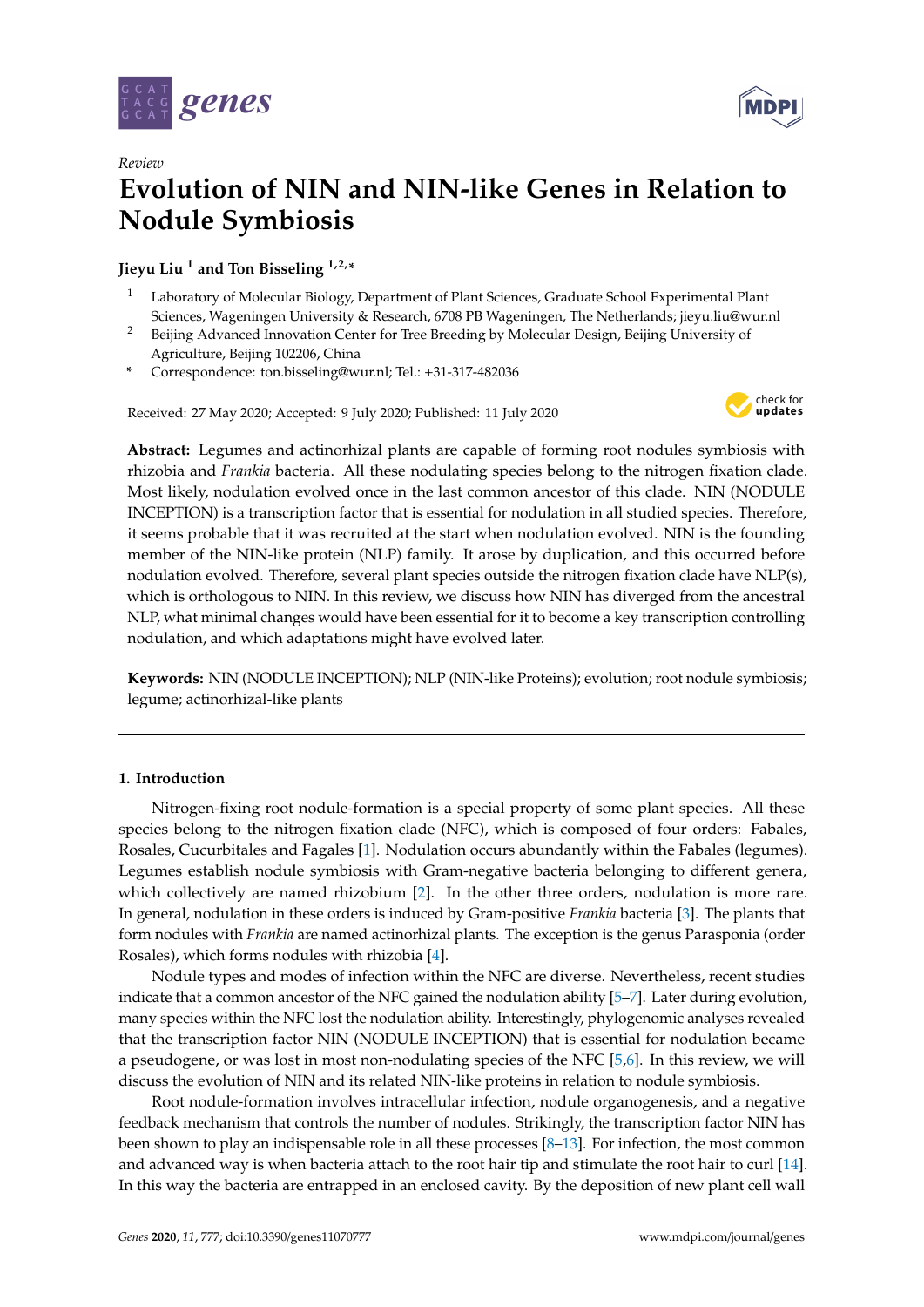material, and invagination and growth of the plasma membrane, a tube like structure, the infection thread, is formed, which guides bacteria into the plant [\[14](#page-10-9)[,15\]](#page-10-10). Alternatively, the bacteria can enter the roots without forming such infection threads, for example, through intercellular infection or crack entry [\[16,](#page-10-11)[17\]](#page-10-12).

In several legumes, the role of NIN in forming infection threads has been well studied. Loss of function of *NIN* leads to excessive root hair curling, and infection thread formation is blocked [\[8–](#page-10-7)[10\]](#page-10-13). Similarly, NIN also most likely plays a role in infection of the actinorhizal plant, as it has been shown to be required for *Frankia*-induced root hair deformation in *Casuarina glauca* (Casuarina) [\[11\]](#page-10-14). This suggests that the role of NIN in infection thread formation is conserved in both legumes and actinorhizal plants.

In the model legume *Medicago truncatula* (Medicago), nodule formation starts with the mitotic activation of pericycle cells, and this is followed by divisions in cortical and endodermal cells [\[18\]](#page-10-15). The divisions in pericycle- and endodermis-derived cells stop at an early stage of nodule primordium formation, whereas divisions in the cortical cells persist. The cells derived from the cortex become infected and form the central tissue with infected cells. Cells derived from the cortex also form the peripheral tissue, including nodule vascular bundles [\[18\]](#page-10-15).

The formation of actinorhizal nodules also starts with mitotic activation of the pericycle and cortical cells [\[19](#page-10-16)[,20\]](#page-11-0). During nodule primordium formation, the pericycle-derived cells remain mitotically active. Previously, it has been described that these cells form the (complete) nodule [\[19,](#page-10-16)[20\]](#page-11-0). However, it has been shown recently that these pericycle-derived cells only form the nodule vasculature [\[7\]](#page-10-5). Furthermore, during actinorhizal nodule primordium formation, the cortex-derived cells form the tissue with infected cells. Nodule formation in *Parasponia andersonii* (Parasponia) is similar to that in actinorhizal plants (actinorhizal-like) [\[7\]](#page-10-5). So, the major difference between legume and actinorhizal(-like) nodule organogenesis is the origin of the vascular bundle. In Medicago, it has been shown that a mutation in *NOOT1* causes a homeotic switch in the formation of the nodule vasculature, as it becomes actinorhizal-like since it is formed from pericycle cells that remain mitotically active [\[7,](#page-10-5)[21\]](#page-11-1).

Legume nodules can be divided in indeterminate and determinate nodules. Indeterminate nodules have a persistent meristem at their apex. This is similar to actinorhizal(-like) nodules. Due to their indeterminate growth, their tissues are of grade age, with the youngest cells near the meristem and the oldest in the part proximal to the root. NIN has been shown to be essential for both determinate [e.g., *Lotus japonicus* (Lotus)] [\[8\]](#page-10-7) and indeterminate [e.g., Medicago and *Pisum sativum* (pea)] [\[9](#page-10-17)[,10\]](#page-10-13) nodules, as well as actinorhizal(-like) (e.g., Casuarina and Parasponia) [\[11,](#page-10-14)[12\]](#page-10-18) nodules. This indicates a common role of NIN in the formation of different types of nodules.

Both infection and nodule organogenesis are initiated upon perception of signal molecules from the bacteria [\[22\]](#page-11-2). Most rhizobia secrete lipo-chito-oligosaccharides, called Nod factors (NFs), whereas the nature of the signals secreted by *Frankia* is not known. NFs activate a signaling pathway which is shared with the more ancient arbuscular mycorrhizal symbiosis, and NIN is the first induced transcription factor that distinguishes the rhizobium-activated responses from that of arbuscular mycorrhizae [\[23\]](#page-11-3). Although the nature of the *Frankia*-secreted signal is not clear, this common signaling pathway has also been shown to be required for actinorhizal(-like) nodule formation [\[24\]](#page-11-4).

To balance costs and benefits during nodule symbiosis, plants developed a mechanism called autoregulation of nodulation (AON) by which nodule number is controlled [\[25–](#page-11-5)[31\]](#page-11-6). It involves a communication between root and shoot. The signals that are sent to the shoot are CLAVATA3/ENDOSPERMSURROUNDING REGION (CLE) peptides [\[13](#page-10-8)[,28,](#page-11-7)[29](#page-11-8)[,32\]](#page-11-9). For example, in Lotus, these are CLE-RS1 and CLE-RS2, and NIN directly induces their expression by binding to the NIN-binding sequence (NBS) in their promoters [\[13\]](#page-10-8). Upon perception of CLE peptides in the shoot, signals are sent to the root, resulting in reduced *NIN* expression, and so expression of targets will be reduced [\[13\]](#page-10-8). Thus, NIN plays a central role in the feedback loop, which ensures the formation of an optimal number of nodules.

NIN is a founding member of a small gene family called the NIN-like proteins (NLP) [\[33\]](#page-11-10). The studies on paralogues of NIN showed that they play an essential role in regulating nitrate-induced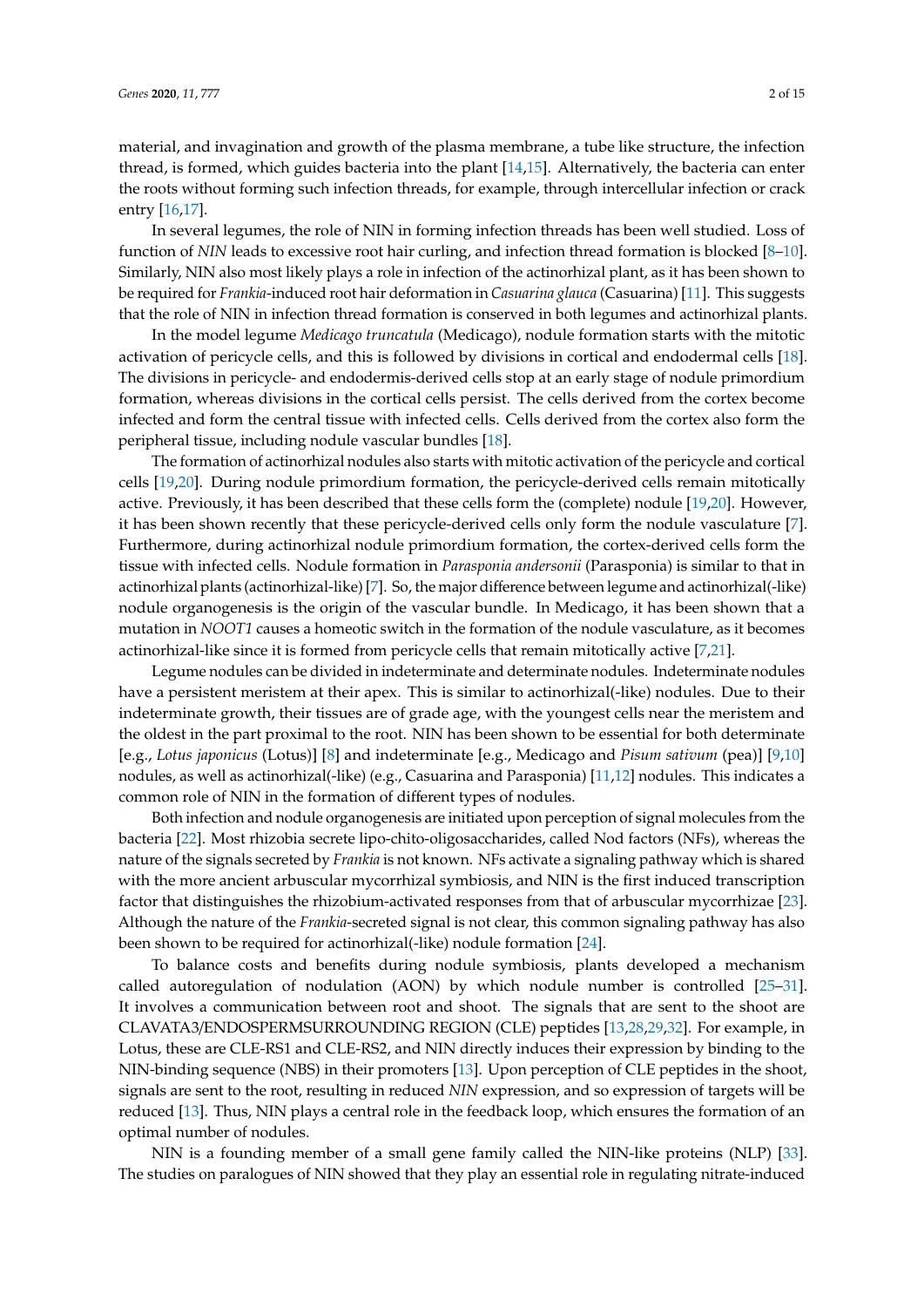responses (reviewed in [\[34\]](#page-11-11)). Interestingly, studies of Lotus showed that the expression of *CLE* genes is induced not only by rhizobia, but also by the application of nitrate [\[29,](#page-11-8)[35\]](#page-11-12). One NLP (NRSYM1) can directly activate *CLE-RS2* expression in response to nitrate [\[35\]](#page-11-12). This suggests that the nitrate-induced block of nodulation shares common elements with AON, and NIN is partially functionally equivalent with NLPs. The latter is also supported by Lin et al. [\[36\]](#page-11-13), which demonstrates that in Medicago NLP1 interacts with NIN to mediate nitrate inhibition of nodulation, and both NIN and NLP1 bind directly to the *CYTOKININ RESPONSE 1* (*CRE1*) promoter. NIN orthologues have also been shown to be present in species outside the NFC, like in *Solanum lycopersicum* (Tomato) and *Arabidopsis thaliana* (Arabidopsis) [\[11\]](#page-10-14). This indicates that NIN might be recruited in nodulation, based on its original function.

In this review, we will discuss possible evolutionary events underlying the recruitment of *NIN* in nodule symbiosis, based on comparing the NIN and NLPs of legumes, actinorhizal-like plants and non-nodulating species.

## **2. Phylogenetic Analysis of NIN**

In Figure [1,](#page-3-0) a phylogenetic tree is shown, including NIN and NLPs from legumes, actinorhizal plant species, and monocot and dicot species outside the NFC. NIN and NLPs are divided into three orthogroups. Group 1 contains the NIN and NLPs of dicots, and is divided into two subgroups. One contains orthologues of NIN, and is named NIN subgroup. The other contains orthologues of MtNLP1 and is named NLP1 subgroup. Most likely these two subgroups are the result of a duplication that occurred before the NFC evolved, but after dicots and monocots separated. As a result, NIN orthologues occur in dicot species that are not within the NFC. Tomato and Arabidopsis NIN orthologues have been included in Figure [1.](#page-3-0) As these species have maintained a NIN orthologue, it strongly suggests that they have an essential non-symbiotic function. When NIN was recruited in the nodulation process, it most likely lost this non-symbiotic function. This is supported by the fact that most species within NFC that have lost nodulation also lost a functional *NIN* [\[5](#page-10-4)[,6\]](#page-10-6).

A comparison of *NIN* with their orthologues inside and outside the NFC, as well as with *NLPs* in the *NLP1* subgroup, will provide insight into the changes in the ancestral *NIN* that were essential for it to become a key regulator in nodulation. We will discuss these in the following paragraphs, and will focus on the properties of the proteins as well as the regulation of expression.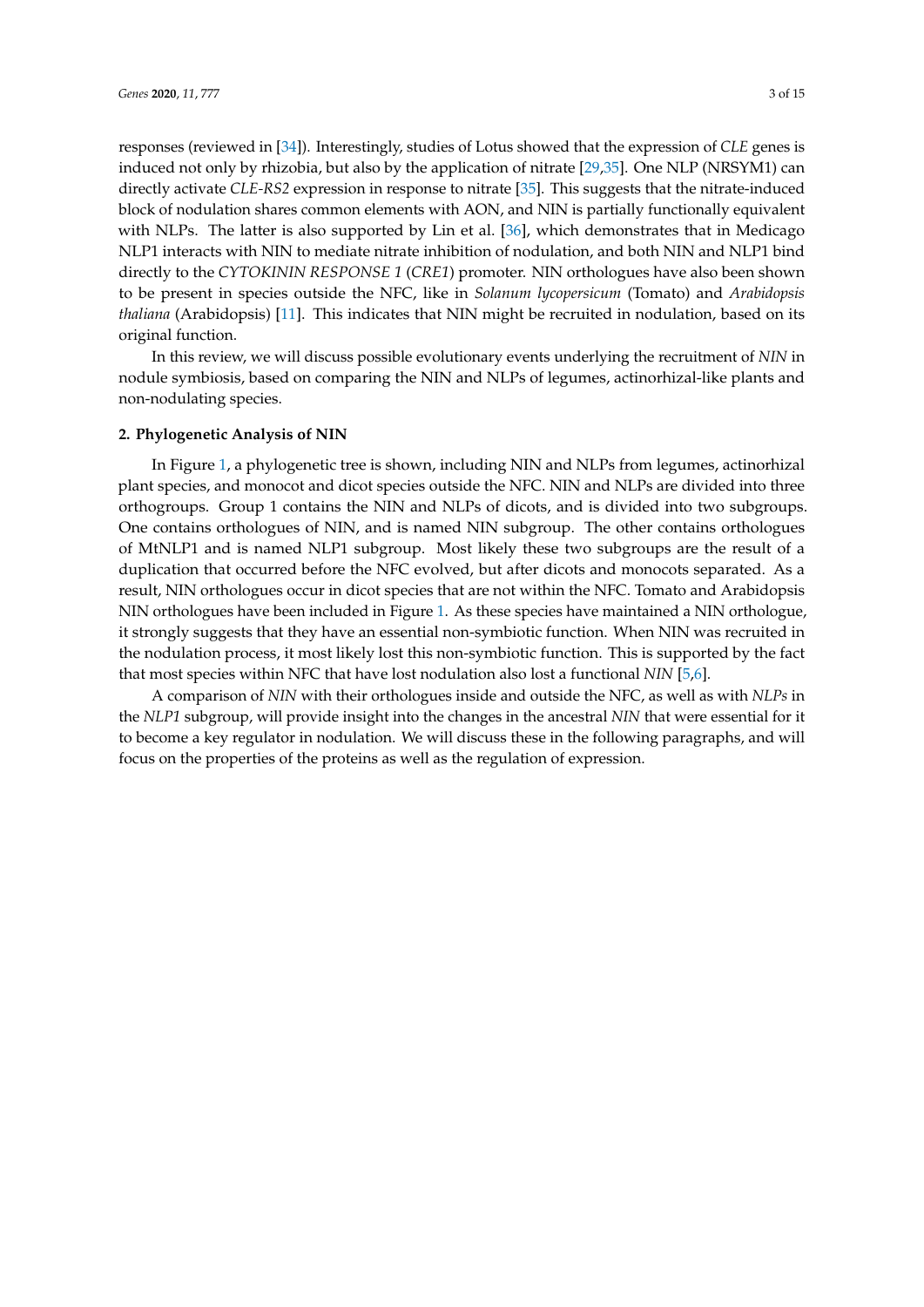<span id="page-3-0"></span>

- Sure at 1-1, registers are explicit that there are the top complete to the space of the summan, (2017),<br>Oryza sativa (Os), Solanum lycopersicum (Solyc), Arabidopsis thaliana (At), Casuarina glauca (Casgl/Cg), Parasponia andersonii (Pan), Mimosa pudica (Mimpu) Medicago truncatula (Mt) and Lotus japonicus (Lj). These NIN/NLPs are divided into three orthogroups as indicated. Dicots of Group 1 most likely undergo duplication (blue star), which generates NIN and NLP1 subgroups. The NIN subgroup comprises  $\frac{1}{2}$  symbiotic NIN from NFC species (yellow star indicates the last common ancestor of NFC), including extending networks and neutron of the last common ancestor of neutron of  $\frac{1}{2}$ , and  $\frac{1}{2}$ , and  $\frac{1}{2}$ , and  $\frac{1}{2}$  NIN (filled circle), and putative NIN orthologues in non-nodulating species outside of NFC (hollow triangle). The CYCLOPs binding site (*CYC-box*) in the *NIN* promoter was likely gained by the ancestor of NFC (arrow), whereas cytokinin responsive elements (CE) in the *NIN* promoter specifically evolved in the legume branch (arrow head). cytoking responsive energy in the *NIN* protein convenience are listed in the *Supplementary Material* S1 Corresponding accession numbers and protein sequences are listed in the Supplementary Material S1.<br>. **Figure 1.** Phylogenetic tree of NIN and NLPs. The tree comprises 53 NIN/NLPs from *Zea mays* (Zm),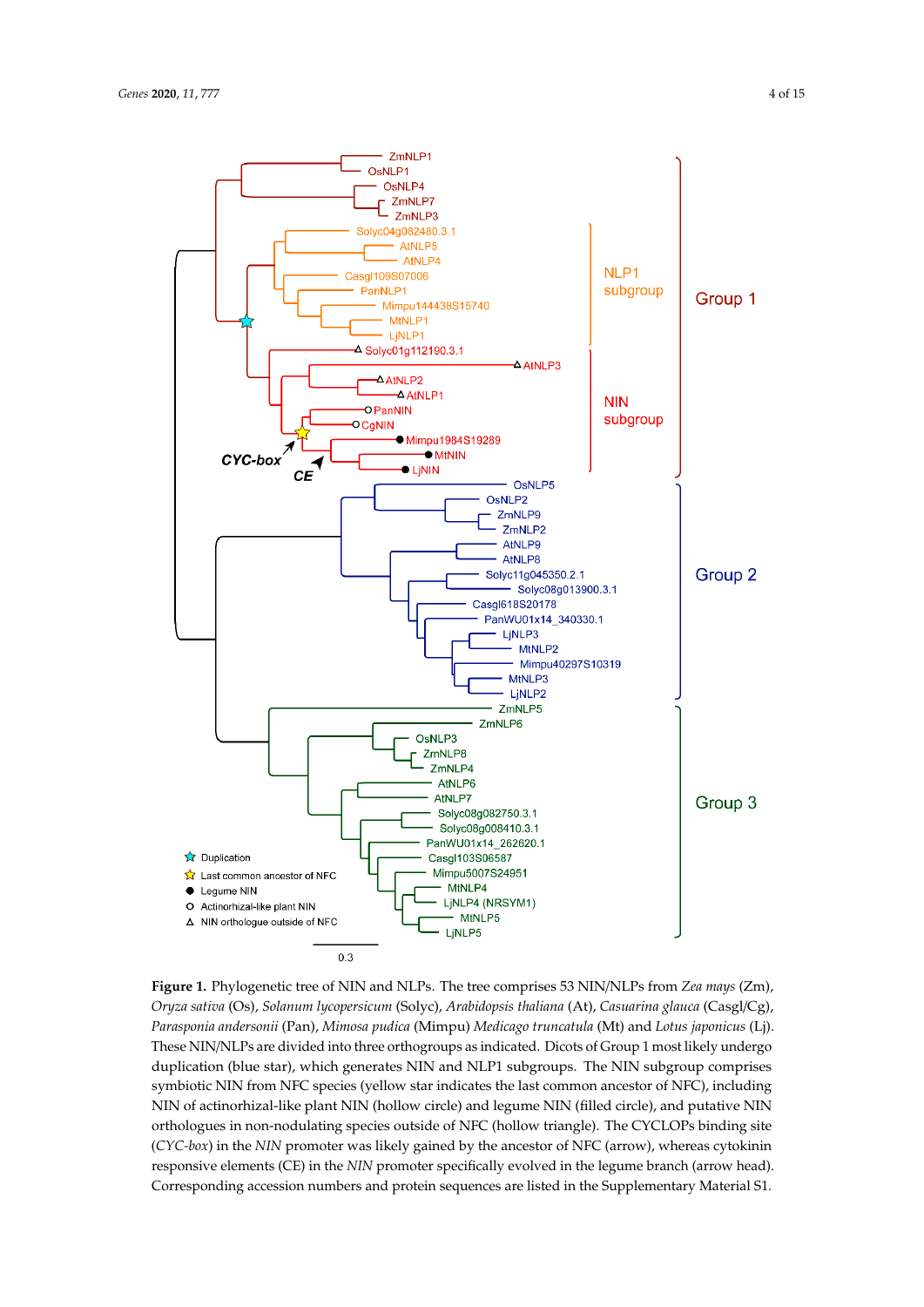### **3. Evolutionary Adaptations in the NIN Promoter to Serve in Nodule Formation**

*NIN* is a nodule specifically expressed in all studied species [\[6,](#page-10-6)[8–](#page-10-7)[12](#page-10-18)[,37\]](#page-11-14). In contrast, most *NLPs* are constitutively expressed [\[36](#page-11-13)[,38](#page-11-15)[,39\]](#page-11-16). For example, in *Oryza sativa* (Rice), *Zea mays* (Maize), Arabidopsis and Medicago, *NLPs* are expressed in almost all organs, although with preferential expression in certain stages and tissues [\[36,](#page-11-13)[38,](#page-11-15)[39\]](#page-11-16). In legumes and actinorhizal(-like) plants, nodulation requires the common signaling pathway (see above), and in some species it has been shown that it induces the expression of *NIN* [\[6](#page-10-6)[,8–](#page-10-7)[12](#page-10-18)[,37\]](#page-11-14). Therefore, we hypothesize that when *NIN* was recruited into root nodule formation, it came under the control of the common signaling pathway in order to express in nodules. Further, at a certain moment, it also lost its constitutive expression.

The spatiotemporal regulation of *NIN* has been studied in detail in Medicago and Lotus, and it is highly complex. We will first summarize this, and then discuss whether such regulation also occurs in other species. Upon inoculation, *NIN* is induced in the epidermis, where it is required for infection. This was demonstrated by *in situ* hybridization, promoter GUS reporter constructs and root hair transcriptome analyses [\[40–](#page-12-0)[43\]](#page-12-1). The expression of *NIN* in the epidermis could be cell-autonomously regulated upon perception of NFs, which induce the common signaling pathway, resulting in the activation of the transcription factor CYCLOPS by phosphorylation [\[44\]](#page-12-2). It was first shown in Lotus that phosphorylated CYCLOPS binds to the *NIN* promoter in a sequence-specific manner to regulate *NIN* expression [\[44\]](#page-12-2). In Medicago, the CYCLOPS binding site is located about 3 kb upstream of the *NIN* start codon [\[41\]](#page-12-3). A 5-kb long promoter including the CYCLOPS binding site driving *NIN* expression can restore infection thread formation in a *nin* knockout mutant [\[41\]](#page-12-3). However, it cannot restore nodule organogenesis, showing that additional *cis*-regulatory elements are required for this (see below). Deletion of the CYCLOPS binding site dramatically reduced the infection thread-forming efficiency [\[41\]](#page-12-3); however, this site is not required for tight root hair curling, and bacterial colonies are still formed in these curls. This resembles the Lotus *cyclops* and Medicago *interacting protein of DMI3-2* (*ipd3-2*) mutant phenotype [\[45,](#page-12-4)[46\]](#page-12-5). This indicates that, in addition to the CYCLOPS binding site, other *cis*-regulatory element(s) must be present, which is sufficient to induce *NIN* expression that leads to tight root hair curling. It was assumed that the CYCLOPS binding site results in a higher expression level of *NIN*, and the initiation of infection thread formation requires a higher threshold level than curling [\[41\]](#page-12-3).

Interestingly, CYCLOPS binding site is conserved in legume *NIN* promoters [\[41\]](#page-12-3), and it also occurs in the Parasponia *NIN* promoter (R. Huisman, personal communication [\[47\]](#page-12-6)). However, they do not occur in the *MtNLP1* promoter. This suggests that the gaining of the CYCLOPS binding site occurred after the duplication that resulted in the NIN and NLP1 subgroups (Figure [1\)](#page-3-0). This CYCLOPS binding site also does not occur in *NIN* orthologues of Arabidopsis (*NLP1*/*2*/*3*). Taken together, it can be hypothesized that the gain of the CYCLOPS binding site had occurred when *NIN* was recruited into the nodule formation process, and was present in the *NIN* of the ancestor of the NFC. This gain of the CYCLOPS binding site seems an essential step for its expression during nodule formation.

At an early stage of Medicago nodule development, when rhizobia have only colonized the epidermis, *NIN* expression and cell divisions are induced in the pericycle [\[41\]](#page-12-3). Subsequently, both extend to the inner cortex and endodermis [\[41\]](#page-12-3). Because NFs are immobile molecules [\[48\]](#page-12-7), most likely a mobile signal was generated upon perception of NFs in the epidermis. This mobile signal was then translocated to the pericycle to activate *NIN* expression and cell division there [\[41\]](#page-12-3).

The first insight that other, more remote, promoter elements are involved in the induction of *NIN* in inner layers came from studies with the *nin* weak alleles *daphne* (Lotus) and *daphne-like* (Medicago), in which the infection process is induced but nodule organogenesis is blocked [\[40,](#page-12-0)[41\]](#page-12-3). *NIN* expression was shown to be induced in the epidermis in *daphne-like*, but not in pericycle [\[41\]](#page-12-3). Both mutants contain a mutation in the promoter region of *NIN* due to a chromosome translocation [\[40,](#page-12-0)[41\]](#page-12-3). In both cases, these are located upstream of the CYCLOPS binding site [\[41\]](#page-12-3). This strongly suggested that the regulatory region required for *NIN* expression in the pericycle and *NIN*-controlled cell division is located upstream of the insertion. Recently, a remote *cis*-regulatory region named CE region was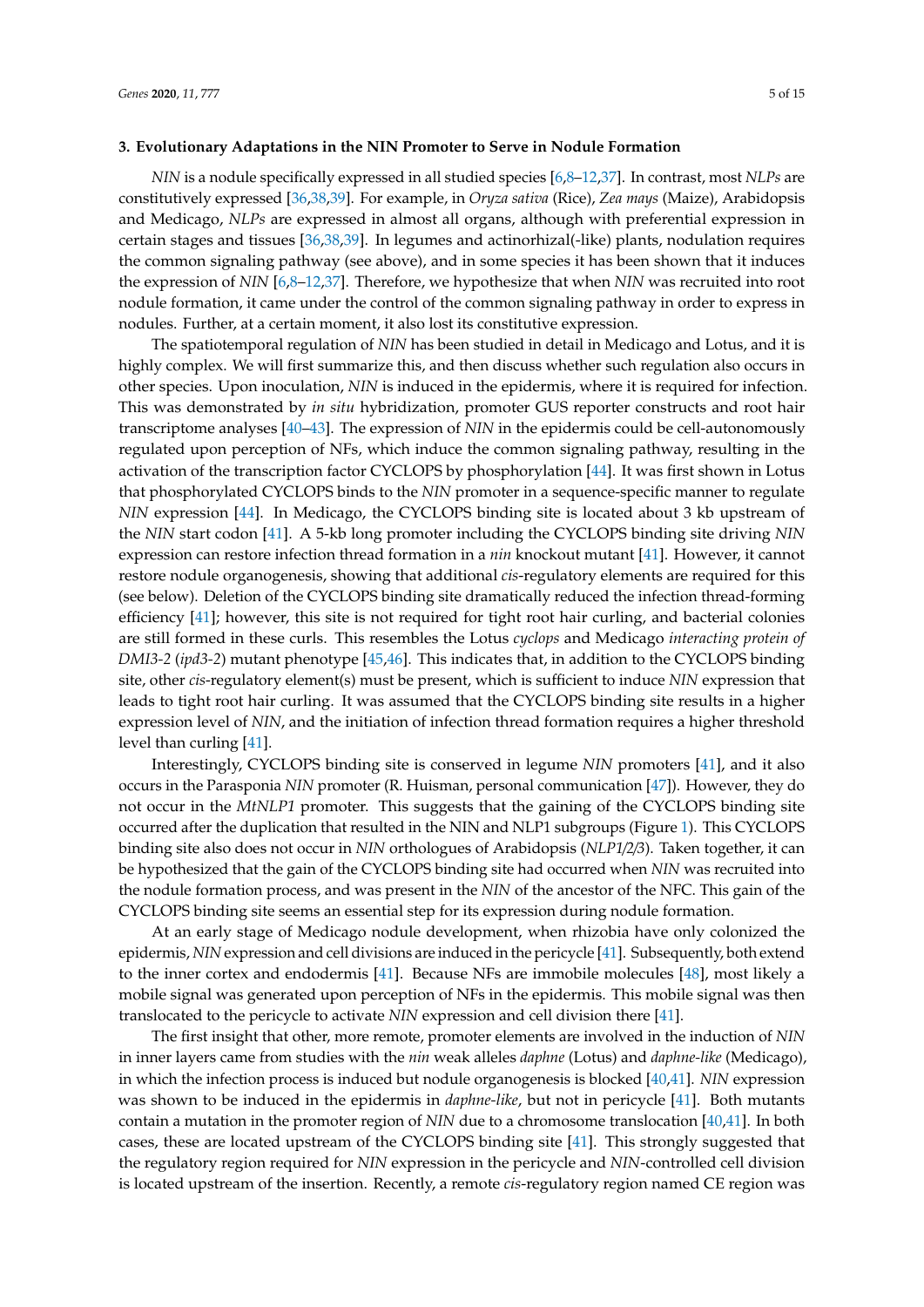identified, which is essential for NIN-controlled nodule organogenesis and the expression of *NIN* in the pericycle [\[41\]](#page-12-3). This CE region contains many putative cytokinin response regulator (RR) binding sites [\[41\]](#page-12-3). Studies in which cytokinin is applied exogenously did not induce *NIN* expression in either *daphne* or *daphne-like* [\[40,](#page-12-0)[41\]](#page-12-3), supporting the conclusion that that this region is important for cytokinin-induced *NIN* expression. In addition, both the cytokinin receptor *CRE1* and B-type cytokinin response regulator *RR1* are expressed in the pericycle prior to *NIN* expression and cell division there [\[41\]](#page-12-3). Taken together, it is very likely that cytokinin signaling via the CE region induces *NIN* expression in the pericycle, and this leads to nodule organogenesis. It has been shown in Medicago that *YUCCA* genes, involved in auxin biosynthesis, are induced in an inner cell layer of the root (most likely pericycle) in a NIN-dependent manner [\[49\]](#page-12-8). Therefore, it is probable that subsequent cell divisions are induced by local auxin production.

The CE region is conserved in legumes and is located far upstream from the *NIN* start codon [\[41\]](#page-12-3). The distance varies between species. For example, in Medicago it is about 18 kb upstream, and in Lotus it is about 45 kb upstream of the *NIN* start codon [\[41\]](#page-12-3). Given that the CE region is conserved in legumes, it is very probable that the regulation of *NIN* expression in the inner layers by cytokinin signaling is conserved in legumes.

In Actinorhizal(-like) plants, NIN is required for nodule organogenesis, and this involves divisions in the inner root cell layers [\[12,](#page-10-18)[50\]](#page-12-9). So is the CE region conserved in actinorhizal *NIN* genes? So far, only Parasponia *NIN* (*PanNIN*) has been analyzed, and the CE region was not identified (L. Rutten, personal communication [\[51\]](#page-12-10)). Nodule formation in Parasponia is induced by Nod factors, and so, like in legumes, a mobile signal seems essential to trigger cell division in inner layers. Whether or not *NIN* is expressed in the Parasponia pericycle cells when cell division is induced has not been studied. However, this seems probable, as a putative target of PanNIN, namely *PanNF-YA1* (*NUCLEAR TRANSCRIPTION FACTOR Y SUBUNIT A-1*), is induced there [\[12\]](#page-10-18). *NF-YA1* has been shown to be a direct target of NIN in Lotus [\[52\]](#page-12-11). In Medicago, the expression of *NIN* and *NF*-*YA1* coincides in the dividing pericycle cells and other nodule primordium cells [\[41\]](#page-12-3). Further, *PanNF-YA1* expression has been shown to be PanNIN-dependent [\[12\]](#page-10-18). As the CE region does not occur in the Parasponia *NIN* promoter, the mobile signal most likely does not regulate *NIN* expression through cytokinin signaling. This conclusion is in line with a recent study in which cytokinin is applied to different plant species [\[53\]](#page-12-12). It was shown that exogenous application of cytokinin induces nodule-like structures on nodulating legume species, and in Lotus, for example, this depends on NIN [\[54\]](#page-12-13). However, nodule-like structures were not induced by cytokinin on either non-nodulating legumes or on actinorhizal species [\[53\]](#page-12-12). The non-nodulating legumes most likely have lost the ability to form cytokinin-induced nodule-like structures due to the loss of *NIN*, whereas in actinorhizal plants this might be due to the absence of a CE region in their *NIN* promoter. Therefore, the gain of cytokinin responsive elements in the *NIN* promoter seems specific to the legumes, and might not have already occurred in the ancestor of the NFC.

It cannot be excluded that more changes in the *NIN* promoter evolved during nodule evolution. For example, NSP1/2, IPN2 and ERN1 have been shown to play a role in Medicago and Lotus *NIN* expression [\[55–](#page-12-14)[59\]](#page-13-0). However, it is not clear that this involved specific evolutionary adaptations in the promoter of *NIN*, related to its recruitment for nodulation.

Taken together, there seems to be (at least) three main evolutionary changes concerning the regulation of *NIN* expression during nodule evolution. First, it gained the CYCLOPS binding site, most likely in the ancestor of the NFC. Second, at an early stage of nodulation, the constitutive expression is lost by which, in nodulating plants, *NIN* became nodule-specific. Third, it developed cytokinin-regulated *NIN* expression during nodule organogenesis, which most likely occurred in the legume branches.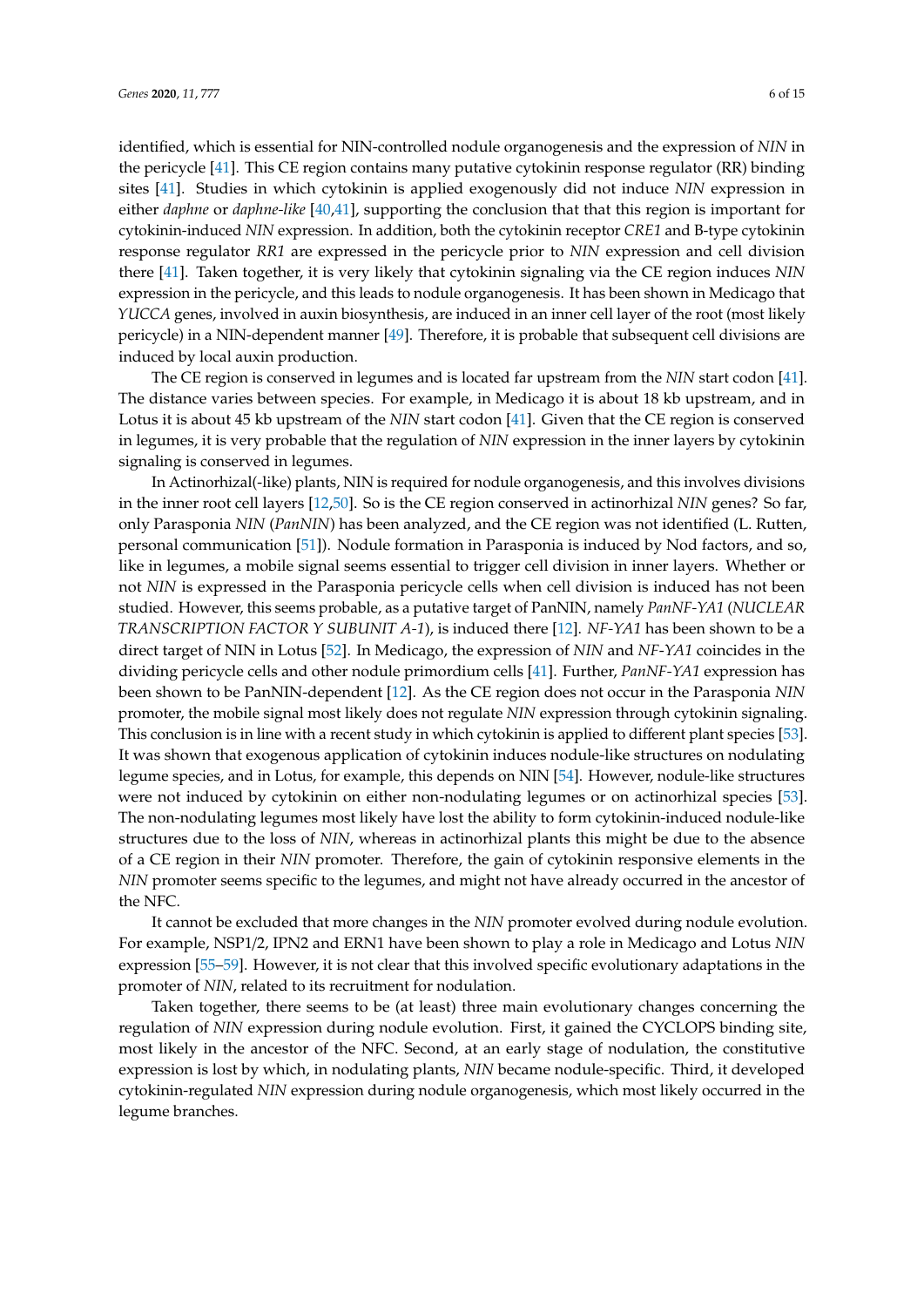### **4. NIN-Controlled Epidermis–Pericycle Communication; A Conserved Module?**

It seems probable that the activation of *NIN* in the inner root layers of legumes and Parasponia requires a mobile signal. What is the probability that this is a general property of nodulating plants? It has been proposed that the last common ancestor of the NFC formed a nodule symbiosis with *Frankia* [\[60\]](#page-13-1). Although it has not been demonstrated that *Frankia* can produce Nod factors, basal *Frankia* strains do have genes that are homologous to the rhizobial *nod* genes [\[61](#page-13-2)[,62\]](#page-13-3) that are involved in Nod factor biosynthesis. Therefore, it has been hypothesized that *Frankia*-induced nodulation in the last common ancestor of NFC by secreting Nod factors [\[60\]](#page-13-1). If so, as has been argued for legumes and Parasponia, a mobile signal might also be required to induce *NIN* in the inner root layers in the common ancestor, as well as in current actinorhizal plants that interact with *Frankia* that secrete Nod factors. It has been shown in legumes that the production of the mobile signal depends on *NIN* expression in the epidermis [\[41\]](#page-12-3). So *NIN*, expressed in the epidermis might also induce the formation of a mobile signal in the actinorhizal plants that interact with Nod factor-producing *Frankia*. Subsequently, that mobile signal triggers *NIN* expression and cell division in the pericycle. Thus, we hypothesize that, in legumes and these actinorhizal plants, a conserved module, involved in communication between the epidermis and pericycle, is active, and this was already present in the common ancestor of the NFC: Nod factor signaling induces *NIN* expression in the epidermis; NIN activates the production of a mobile signal; this mobile signal induces *NIN* expression and cell division in the pericycle. Is such a module maintained in all actinorhizal plants? Some Actinorhizal plants interact with *Frankia* strains that do not produce NFs, such as CcI3, which secretes a hydrophilic symbiotic signal that is resistant to chitinase [\[50\]](#page-12-9). Therefore, it is chemically distinct from the amphiphilic and chitin-based NFs. This symbiotic signal is able to induce *NIN* expression in the Casuarina root epidermis, and so NIN might still be able to induce the production of a mobile signal, which subsequently induces cell division in the pericycle. Alternatively, the mobile signal might not be required in these Actinorhizal plants if the symbiotic signal itself is mobile. However, it has been proposed that an immobile NF may facilitate the detection and localization of the bacteria by which the redirection of root hair growth is induced and a curl is formed that entraps the bacteria [\[48\]](#page-12-7). CcI3 infect Casuarina roots through infection threads [\[50\]](#page-12-9); therefore, it seems likely that this symbiotic signal is immobile, like NFs.

In case cytokinin is the mobile signal in legumes, then actinorhizal plants will most likely form a different mobile signal. Alternatively, the nature of the mobile signal is conserved, and it induces cytokinin signaling in legumes and a different pathway in actinorhizal(-like) plants. The induction of the formation of a mobile signal might be an ancestral/original function of NIN in the epidermis. As described above, NIN is essential for infection thread formation. Although it has not yet been studied, it seems likely that for more primitive infection modes like crack entry, NIN might not be required. Therefore, the ancestral function of NIN in the epidermis is probably the induction of the production of the mobile signal, whereas its role in infection thread formation evolved later.

#### **5. Function of NIN: Acquired upon Recruitment or Adopted from NLP-Controlled Process?**

NIN is essential for nodule initiation, including infection thread formation, nodule organogenesis and AON. We will discuss the functions of NIN in these different processes, including some of its target genes. Further, we will discuss to what extent they are adopted from processes in which NLPs function, or whether they are innovations after its recruitment.

# *5.1. NF-Ys*

NF-Ys are transcription factors, and some of them play a role in the NIN-induced nodulation processes. NF-Y transcription factor complexes are composed of three subunits: NF-YA, NF-YB and NF-YC [\[63\]](#page-13-4). *NF-YA1* and *NF-YB1* have been shown to be direct targets of NIN in Lotus [\[52\]](#page-12-11). Knockout mutations in *NF-YA1* cause aberrant infection thread formation in Medicago [\[64\]](#page-13-5) and a block of intracellular infection in Parasponia [\[12\]](#page-10-18). In *Phaseolus vulgaris* (common bean), the knockdown of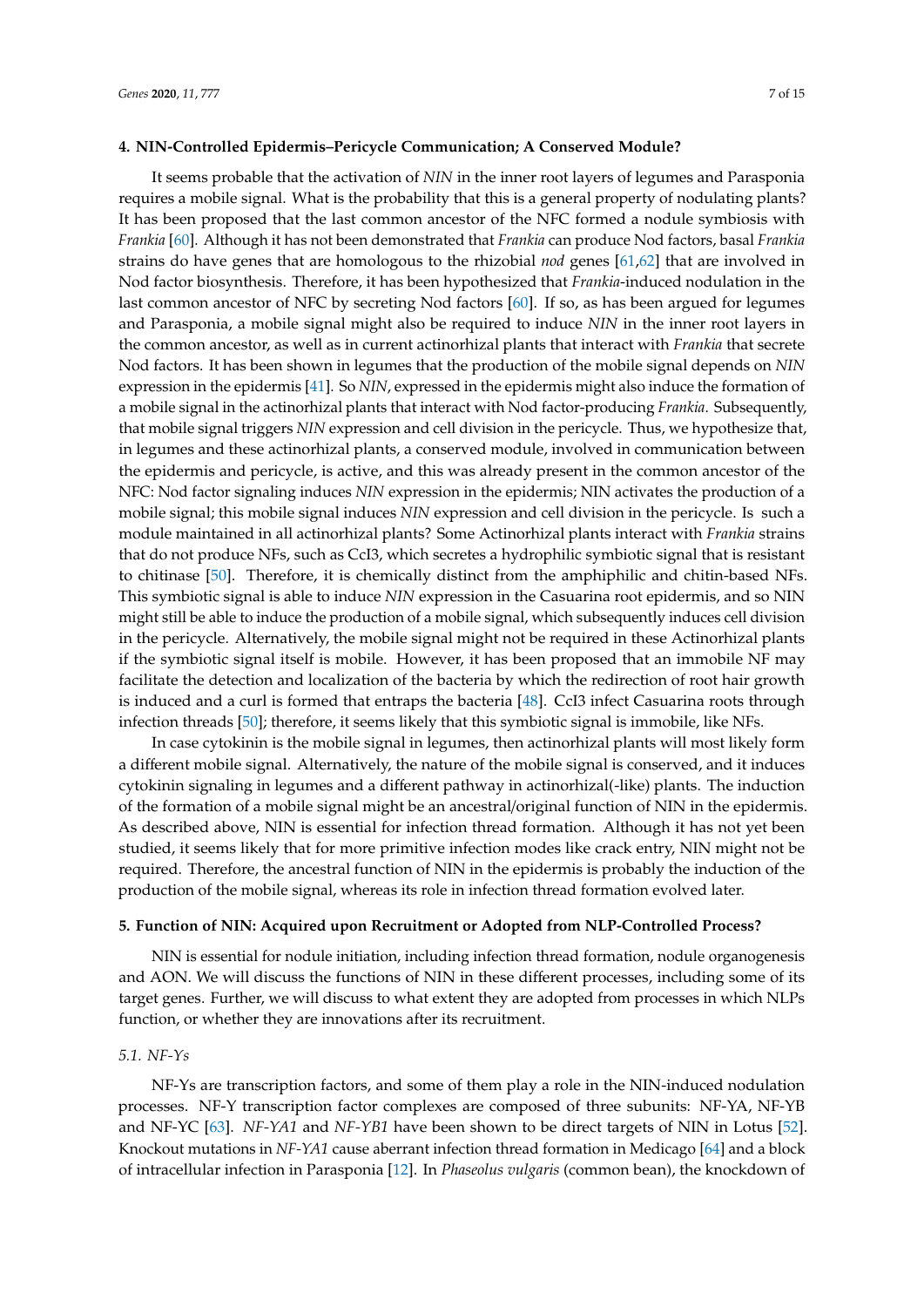*NF-YC1* also causes aberrant infection thread formation [\[65\]](#page-13-6). Further, NF-Ys play a role in nodule organogenesis. In Lotus, Medicago and Parasponia, *NF-YA1* mutations lead to the formation of small nodules and/or reduced nodule numbers [\[12,](#page-10-18)[52,](#page-12-11)[66\]](#page-13-7). Further, in both Medicago and Parasponia nodule primordia and nodules, *NF-YA1* is expressed at sites where *NIN* has been shown to be expressed [\[12](#page-10-18)[,41\]](#page-12-3). This suggests that the involvement of a NIN-NF-Y module in intracellular infection, and nodule organogenesis is conserved within the NFC and it evolved at an early moment during nodule evolution. This raises the question of whether NF-Ys are involved in NLP-controlled processes (in species outside NFC), and whether these processes are related to nodule organogenesis and/or intracellular infection.

In Parasponia [\[12\]](#page-10-18), a mutation in *NF-YA1* also has a non-symbiotic phenotype, namely, reduced lateral root formation. Moreover, in Lotus, overexpression of *NIN* or *NF-YA1* induces extra cell division in the pericycle, and this leads to the formation of lateral roots with a malformed tip [\[52\]](#page-12-11). In addition, overexpression of *NF-YA1* and *NF-YB1* in Lotus increases lateral root densities to twice those of empty vector controls [\[67\]](#page-13-8). This suggests that an ancestral function of NF-YA1 could be related to lateral root formation, a process very similar to nodule organogenesis. This hypothesis is further supported by studies on the *NF-YA1* orthologues in Arabidopsis, as AtNF-YA2/AtNF-YA10 are both involved in primary and lateral root growth [\[68\]](#page-13-9). In addition, they are expressed in pericycle cells, where lateral root as well as nodule organogenesis are initiated.

Interestingly, transcriptome analysis of the Arabidopsis *nlp7* (from a different orthogroup than *NIN*) mutant shows altered expression levels of several genes encoding NF-YA subunits, including *AtNF-YA2* and *AtNF-YA10* [\[69,](#page-13-10)[70\]](#page-13-11). This suggests that (some) NLPs can regulate the expression of *NF-Y (A1)*. So, the NIN-NF-Y module might have been adopted from a NLP-NF-Y module which already occurred before nodulation evolved.

How can NF-Y be involved in both infection and nodule organogenesis? In mammals, NF-Y regulates the expression of cell cycle genes [\[71\]](#page-13-12). During root nodule development, not only nodule organogenesis requires expression of the cell cycle genes, but the passage of infection threads through cells also requires entry into the cell cycle [\[42\]](#page-12-15). Therefore, NF-Y might regulate infection, as well as organogenesis, through the activation of cell cycle genes. This is supported by the knockdown of NF-YC in the common bean, which results in the reduced expression of cell cycle genes, whereas overexpression of *NF-YC1* causes higher expression levels of these genes [\[65\]](#page-13-6). Further, in Lotus, ectopic expression of *NIN*, or *NF-YA1* and *NF-YB1*, results in ectopic expression of a cyclin gene [\[52\]](#page-12-11).

Accumulation of the phytohormone auxin is correlated with mitotic activity. For example, when lateral root formation is initiated, auxin accumulates in the pericycle cells [\[72\]](#page-13-13). In nodulation, auxin signaling is required for both nodule organogenesis and the initiation of infection threads [\[73](#page-13-14)[,74\]](#page-13-15). Further, it has been shown that NF-YA1 directly regulates the expression of *STY* genes, which encode transcription factors that regulate the expression of *YUCCA* auxin biosynthesis genes in Arabidopsis [\[75](#page-14-0)[–78\]](#page-14-1). So, NF-Y might, by regulating auxin biosynthesis genes, stimulate entry into the cell cycle, which is involved in both infection and organogenesis, and this also holds for NIN, which regulates *NF-Y* expression.

# *5.2. LBD16*

Recent studies show that NIN directly regulates the expression of *LBD16* (*lob-domain protein 16*), which is known to be essential for lateral root formation [\[49,](#page-12-8)[67\]](#page-13-8). In Medicago, an *lbd16* mutant shows similar defects in nodule and lateral root initiation [\[49\]](#page-12-8). Like NF-YA1, LBD16 promotes auxin biosynthesis via transcriptional induction of *STY* and *YUCCA* genes [\[49\]](#page-12-8). In Lotus, it was shown that LBD16 and NF-Y in an additive way regulate nodule organogenesis, as a mutation in *LBD16* enhances the nodulation phenotypes of *nf-y* subunit mutants [\[67\]](#page-13-8). In addition, the co-expression of *LBD16* and *NF-Y* subunit genes can partially replace *NIN*, as it can rescue nodule organogenesis in the weak *nin* allele *daphne* [\[67\]](#page-13-8). In Parasponia, the expression level of *LBD16* is about six times increased at the initial stages of nodule formation [\[6\]](#page-10-6). This level of induction is comparable to that in Lotus and Medicago [\[49](#page-12-8)[,67\]](#page-13-8). In Arabidopsis, *LBD16* has been shown to be a direct target of NLP7 [\[70\]](#page-13-11). Therefore,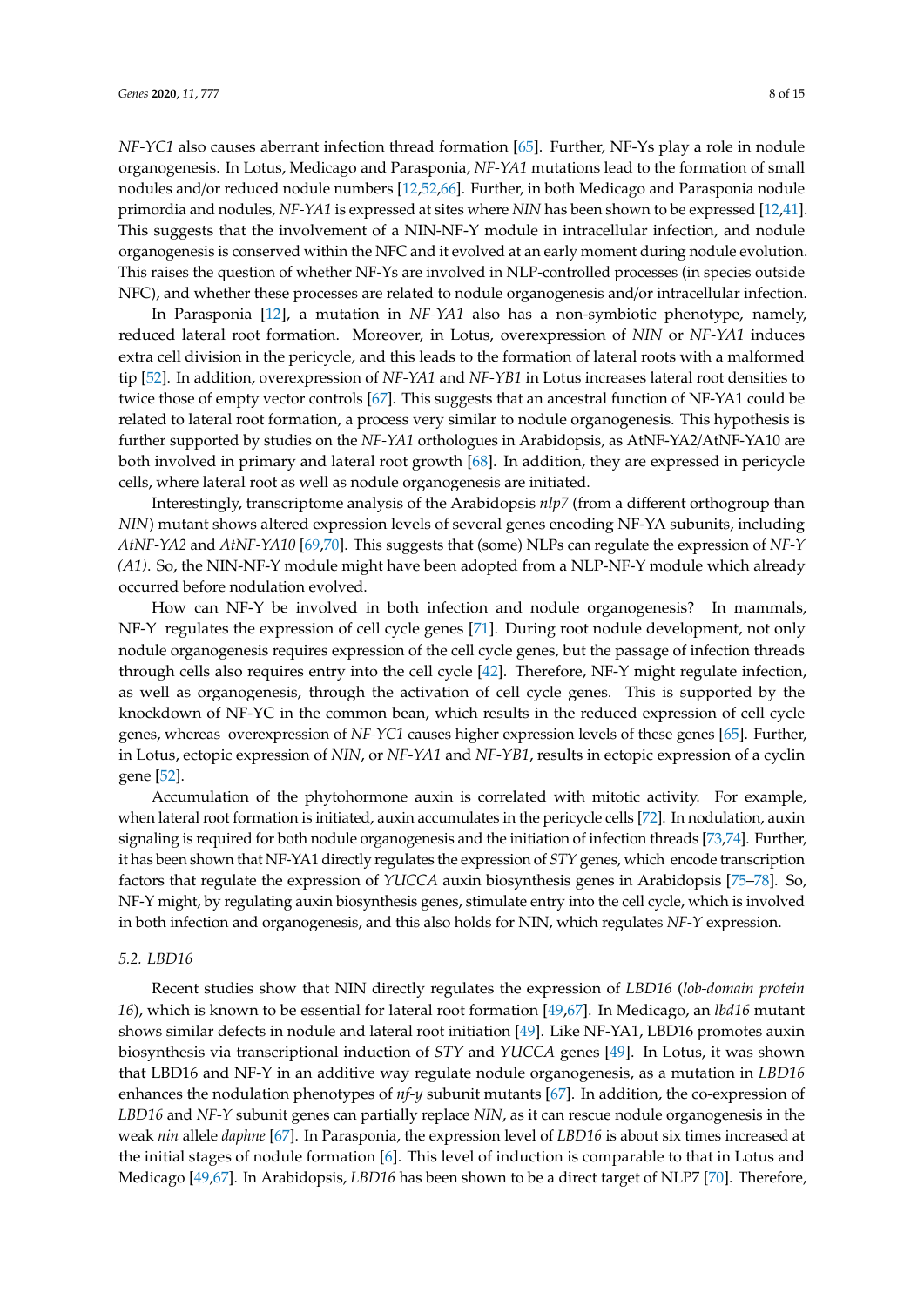NIN-controlled *LBD16* expression most likely is adopted from a non-symbiotic module in which its expression is controlled by NLP, and this module evolved before the occurrence of nodulation.

## *5.3. NPL1*

Cell wall remodeling is required during rhizobial infection [\[15\]](#page-10-10). In Medicago root hairs, cell wall modification genes are induced upon rhizobial infection, and the expression of many of them depends on NIN [\[74\]](#page-13-15). Among these genes, only *NODULATION PECTATE LYASE 1* (*NPL1*) shows nodule-specific expression [\[74\]](#page-13-15). In both Lotus and Medicago, NPL1 is essential for infection thread formation [\[74,](#page-13-15)[79\]](#page-14-2). Its expression is regulated by NIN, and it is highly induced at infection sites [\[74](#page-13-15)[,79\]](#page-14-2). *NPL* seems to be the result of a tandem gene duplication, and its orthologues occur in *Glycine max* (Soybean), *Lupinus albus* (Lupin) and *Arachis ipaensis* [\[74\]](#page-13-15). So, the NIN-NPL module is most likely conserved in the papilionoid legume sub-family.

Parasponia has three putative *NPL* orthologs, namely *PanPLL8*, *PanPLL9* and *PanPLL10* [\[6\]](#page-10-6). However, the most closely related *PanPLL8* is not nodule-specifically expressed, and *PanPLL9* and *PanPLL10* are only four-fold induced at the initial stages of colonization. In later developmental stages, the relative fold change is even lower [\[6\]](#page-10-6). This is different from legumes, in which *NPL1* is highly induced [\[74,](#page-13-15)[79\]](#page-14-2). This suggests that the NIN-controlled nodule-specific expression of *NPL* might have been gained within the legume branch.

#### *5.4. RPG*

*Rhizobium-directed polar growth* (*RPG*) is a gene of which the expression is controlled by NIN [\[74\]](#page-13-15). RPG is a long coiled–coil protein that is nuclear-localized [\[80\]](#page-14-3). In Medicago, it has been shown to be essential for normal root hair curling and infection thread formation [\[80\]](#page-14-3). RPG is nodule-specifically expressed in Medicago, Lotus and Parasponia [\[6](#page-10-6)[,80](#page-14-3)[,81\]](#page-14-4), which is consistent with the loss of a functional *RPG* gene in several non-nodulating NFC species [\[5,](#page-10-4)[6\]](#page-10-6). This supports that it only has a symbiotic function in the NFC. In Lotus, it has been shown by ChIP-seq that *RPG* is a direct target of NIN [\[13](#page-10-8)[,74\]](#page-13-15). Together, this suggests that a NIN-controlled *RPG* expression evolved early in the NFC, or it was already controlled by an NLP before nodulation evolved. However, neither NLP7 CHIP-chip nor the *nlp7* transcriptome indicated that the expression of an *RPG* homologue is controlled [\[69](#page-13-10)[,82\]](#page-14-5). To further support that NIN-controlled RPG expression evolved early in NFC, the RPG regulation in other *nlp* mutants, especially of *NIN* orthologues, remains to be analyzed.

### *5.5. CLEs*

As described above, AON is essential for the regulation of nodule numbers, to balance the gains and costs of nodulation. In Medicago and Lotus, the *CLE* genes that are involved in AON are nodule-specifically expressed in a NIN-dependent manner [\[13,](#page-10-8)[32](#page-11-9)[,74\]](#page-13-15). In addition, PanCLE9, which is the putative Parasponia orthologue of Medicago CLE12/13, is also expressed at enhanced levels in nodules [\[6\]](#page-10-6). This suggest that NIN-controlled AON is conserved in NFC. However, the nodule-specific expression of CLE genes is not only controlled by NIN, but also by NLP whereas in response to nitrate [\[35\]](#page-11-12). In Lotus, it has been shown that both NRSYM1 (one of the NLPs belonging to the same orthogroup as AtNLP7) and NIN can bind to the Lotus CLE-RS2 promoter, and NRSYM1 even has a higher affinity [\[35\]](#page-11-12). In addition, Arabidopsis *nlp7* mutants have altered expressions of several *CLE* genes, including *AtCLE5*/*6*/*7*, which are putative orthologues of *LjCLE-RS1*/*2* [\[69\]](#page-13-10). Therefore, the function of NIN in controlling AON/CLE genes expression is most likely adopted from an ancestral NLP module.

## **6. Are NIN and NLPs Functionally Equivalent?**

Several of the processes and genes regulated by NIN appear to be adopted from those controlled by NLPs. Therefore, it seems probable that NIN and NLPs are to some extent functionally equivalent. To test this, *MtNLP1*, the closest Medicago *NIN* paralogue, and *AtNLP1*, an Arabidopsis *NIN* orthologue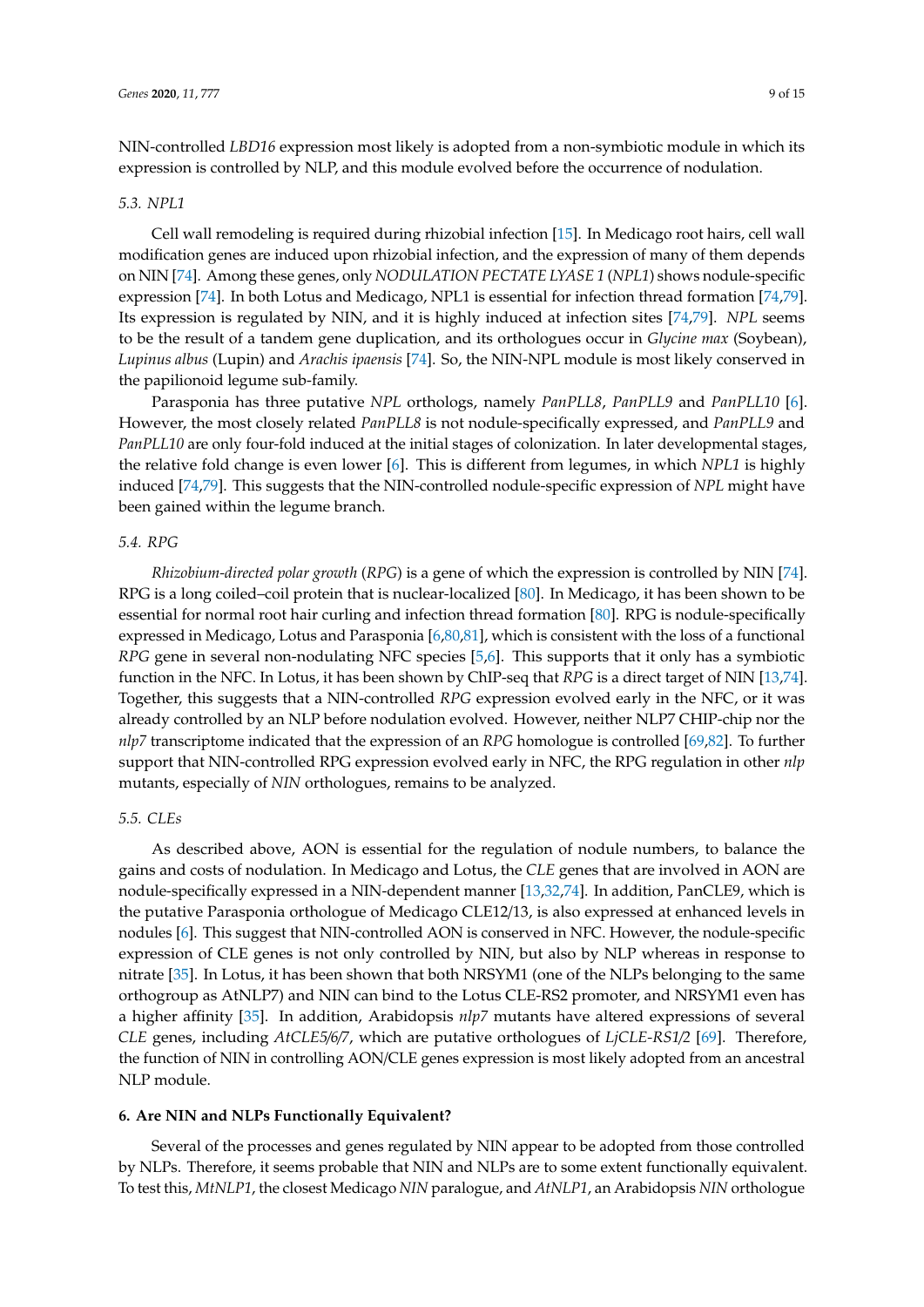driven by the Medicago *NIN* promoter, were introduced into the Medicago *nin-1* knockout mutant (J. Liu, unpublished data [\[83\]](#page-14-6)). However, neither the nodules nor infection threads were formed. This shows that NIN and these two NLPs are not functionally equivalent. So their protein sequence has diverged, and most likely NIN obtained amino acid changes that are essential to its function in nodulation.

Most of the NLPs that have been studied are located in the cytoplasm under nitrate starvation, and when high nitrate is sensed, they are transported to the nucleus [\[35](#page-11-12)[,36](#page-11-13)[,38](#page-11-15)[,82](#page-14-5)[,84\]](#page-14-7). In contrast, in Medicago nodules, NIN is located in the nucleus of all the cells in which it is expressed, and this became independent of nitrate sensing (Liu et al., unpublished data [\[85\]](#page-14-8)). So, a major difference between NLPs and NIN is the constitutive nuclear localization of NIN, and this might be the reason that NLPs cannot complement the *nin* mutant.

In Arabidopsis, it has been shown that, upon nitrate sensing, serine 205 (S205) in AtNLP7 becomes phosphorylated, after which it is translocated from the cytoplasm to nucleus [\[86\]](#page-14-9). In addition, S205 in AtNLP7 is located in the region previously predicted as NLP-specific, and it is absent in Medicago and Lotus NIN, whereas MtNLP1 and AtNLP1 have it [\[39](#page-11-16)[,86](#page-14-9)[,87\]](#page-14-10).

This serine might be the reason that MtNLP1/AtNLP1 fails to complement *nin-1*, as nodulated plants are grown under low nitrate (0.5 mM) conditions. However, phosphomimic versions of MtNLP1/AtNLP1, serine-modified into aspartate, also did not complement *nin-1* (J. Liu, unpublished data [\[83\]](#page-14-6)). This indicates that in addition to this serine, other changes are introduced in NIN that are required for it to be functional in nodulation. Identifying such critical changes will provide insight into the evolution of NIN.

## **7. Concluding Remarks**

Both functional and phylogenomic analysis underpins the conserved key position of NIN in root nodule symbiosis. Further, the recruitment of NIN in the nodulation process seems to be the key step in the birth of this symbiosis. Therefore, understanding which minimal changes were required will provide major insights into the evolutionary trajectory leading to nodule formation. NIN is closely related to NLPs with whom it shares some downstream targets, pointing to partial functional equivalence. Two major changes are the regulation of expression by the microbe via the common signalling pathway, and the constitutive nuclear localization. Further adaptations will have occurred within the NFC. An example is the regulation of expression by cytokinin in the legume branch. Further studies on NIN orthologues inside and outside of NFC will help to refine the picture. The puzzle in understanding the evolution of NIN comes from its complicated spatiotemporal expression pattern and its multifunctionality. Until now, almost all studies on NIN have focused on its role during nodule initiation. However, *NIN* is also expressed in the mature nodule [\[10,](#page-10-13)[88\]](#page-14-11), where it most likely plays a different role than it does during the initial stages. Further studies on NIN in later nodule developmental stages will complete the picture of the evolution of NIN.

**Supplementary Materials:** The following are available online at http://[www.mdpi.com](http://www.mdpi.com/2073-4425/11/7/777/s1)/2073-4425/11/7/777/s1, Supplementary data S1: NIN and NLP sequences used in the phylogenetic analysis.

**Author Contributions:** J.L. and T.B. wrote the paper. All authors have read and agreed to the published version of the manuscript.

**Funding:** This research was funded by the European Research Council (2011-AdG-294790) and J.L. was funded by the China Scholarship Council (201506300062).

**Acknowledgments:** We would like to thank Michaela Škoríková for transforming *nin* knockout mutant with NLPs. We also thank Defeng Shen for his kind help with construction of the phylogenetic tree.

**Conflicts of Interest:** The authors declare no conflict of interest.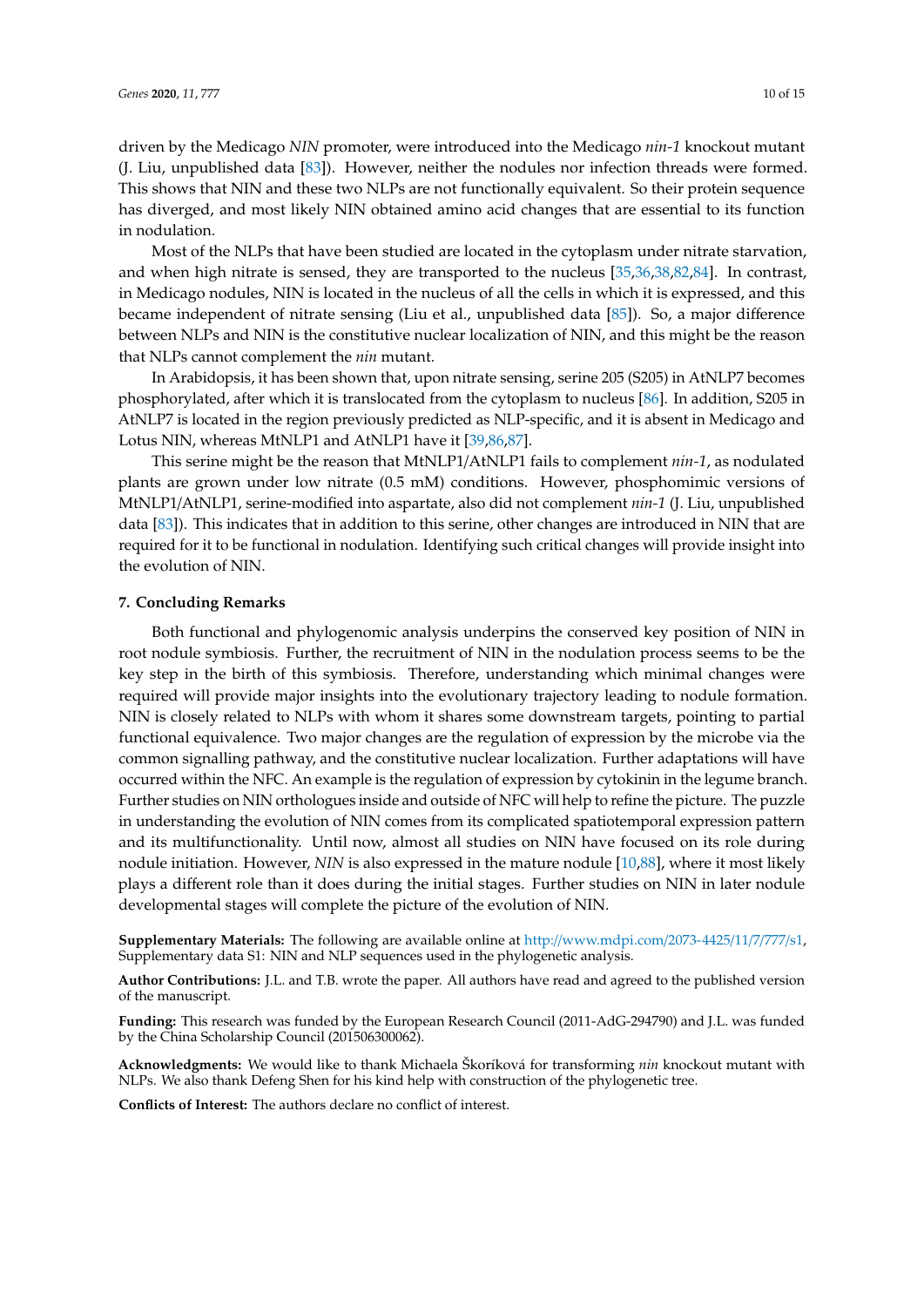# **References**

- <span id="page-10-0"></span>1. Soltis, D.E.; Soltis, P.S.; Morgan, D.R.; Swensen, S.M.; Beth, C.; Dowd, J.M.; Martin, P.G.; Soltis, D.E.; Soltis, P.S.; Morgant, D.R.; et al. Chloroplast Gene Sequence Data Suggest a Single Origin of the Predisposition for Symbiotic Nitrogen Fixation in Angiosperms. *Proc. Natl. Acad. Sci. USA* **1995**, *92*, 2647–2651. [\[CrossRef\]](http://dx.doi.org/10.1073/pnas.92.7.2647) [\[PubMed\]](http://www.ncbi.nlm.nih.gov/pubmed/7708699)
- <span id="page-10-1"></span>2. Peter, J.; Young, W.; Haukka, K.E. Diversity and phylogeny of rhizobia. *New Phytol.* **1996**, *133*, 87–94. [\[CrossRef\]](http://dx.doi.org/10.1111/j.1469-8137.1996.tb04344.x)
- <span id="page-10-2"></span>3. Santi, C.; Bogusz, D.; Franche, C. Biological nitrogen fixation in non-legume plants. *Ann. Bot.* **2013**, *111*, 743–767. [\[CrossRef\]](http://dx.doi.org/10.1093/aob/mct048) [\[PubMed\]](http://www.ncbi.nlm.nih.gov/pubmed/23478942)
- <span id="page-10-3"></span>4. Lancelle, S.A.; Torrey, J.G. Early development of Rhizobium-induced root nodules of Parasponia rigida. I. Infection and early nodule initiation. *Protoplasma* **1984**, *123*, 26–37. [\[CrossRef\]](http://dx.doi.org/10.1007/BF01283179)
- <span id="page-10-4"></span>5. Griesmann, M.; Chang, Y.; Liu, X.; Song, Y.; Haberer, G.; Crook, M.B.; Billault-Penneteau, B.; Lauressergues, D.; Keller, J.; Imanishi, L.; et al. Phylogenomics reveals multiple losses of nitrogen-fixing root nodule symbiosis. *Science* **2018**, *361*, 1743. [\[CrossRef\]](http://dx.doi.org/10.1126/science.aat1743) [\[PubMed\]](http://www.ncbi.nlm.nih.gov/pubmed/29794220)
- <span id="page-10-6"></span>6. Van Velzen, R.; Holmer, R.; Bu, F.; Rutten, L.; Van Zeijl, A.; Liu, W.; Santuari, L.; Cao, Q.; Sharma, T.; Shen, D.; et al. Comparative genomics of the nonlegume Parasponia reveals insights into evolution of nitrogen-fixing rhizobium symbioses. *Proc. Natl. Acad. Sci. USA* **2018**, *115*, E4700–E4709. [\[CrossRef\]](http://dx.doi.org/10.1073/pnas.1721395115)
- <span id="page-10-5"></span>7. Shen, D.; Xiao, T.T.; van Velzen, R.; Kulikova, O.; Gong, X.; Geurts, R.; Pawlowski, K.; Bisseling, T. A Homeotic Mutation Changes Legume Nodule Ontogeny into Actinorhizal-type Ontogeny. *Plant Cell* **2020**, *32*, 1868–1885. [\[CrossRef\]](http://dx.doi.org/10.1105/tpc.19.00739) [\[PubMed\]](http://www.ncbi.nlm.nih.gov/pubmed/32276984)
- <span id="page-10-7"></span>8. Schauser, L.; Roussis, A.; Stiller, J.; Stougaard, J. A plant regulator controlling development of symbiotic root nodules. *Nature* **1999**, *402*, 191–195. [\[CrossRef\]](http://dx.doi.org/10.1038/46058)
- <span id="page-10-17"></span>9. Marsh, J.F.; Rakocevic, A.; Mitra, R.M.; Brocard, L.; Sun, J.; Eschstruth, A.; Long, S.R.; Schultze, M.; Ratet, P.; Oldroyd, G.E.D. Medicago truncatula NIN is Essential for Rhizobial-Independent Nodule Organogenesis Induced by Autoactive Calcium/Calmodulin-Dependent Protein Kinase. *Plant Physiol.* **2007**, *144*, 324–335. [\[CrossRef\]](http://dx.doi.org/10.1104/pp.106.093021) [\[PubMed\]](http://www.ncbi.nlm.nih.gov/pubmed/17369436)
- <span id="page-10-13"></span>10. Batagov, A.O.; Sandal, N.; Mortensen, A.; Schauser, L.; Ellis, N.; Tikhonovich, I.A.; Stougaard, J. The Sym35 Gene Required for Root Nodule Development in Pea is an Ortholog of Nin from *Lotus japonicus*. *Plant Physiol.* **2003**, *131*, 1009–1017.
- <span id="page-10-14"></span>11. Clavijo, F.; Diedhiou, I.; Vaissayre, V.; Brottier, L.; Acolatse, J.; Moukouanga, D.; Crabos, A.; Auguy, F.; Franche, C.; Gherbi, H.; et al. The Casuarina NIN gene is transcriptionally activated throughout Frankia root infection as well as in response to bacterial diffusible signals. *New Phytol.* **2015**, *208*, 887–903. [\[CrossRef\]](http://dx.doi.org/10.1111/nph.13506) [\[PubMed\]](http://www.ncbi.nlm.nih.gov/pubmed/26096779)
- <span id="page-10-18"></span>12. Bu, F.; Rutten, L.; Roswanjaya, Y.P.; Kulikova, O.; Rodriguez-Franco, M.; Ott, T.; Bisseling, T.; van Zeijl, A.; Geurts, R. Mutant analysis in the non-legume *Parasponia andersonii* identifies NIN and NF-YA1 transcription factors as a core genetic network in nitrogen-fixing nodule symbioses. *New Phytol.* **2019**, *226*, 541–554. [\[CrossRef\]](http://dx.doi.org/10.1111/nph.16386) [\[PubMed\]](http://www.ncbi.nlm.nih.gov/pubmed/31863481)
- <span id="page-10-8"></span>13. Soyano, T.; Hirakawa, H.; Sato, S.; Hayashi, M.; Kawaguchi, M. Nodule Inception creates a long-distance negative feedback loop involved in homeostatic regulation of nodule organ production. *Proc. Natl. Acad. Sci. USA* **2014**, *111*, 14607–14612. [\[CrossRef\]](http://dx.doi.org/10.1073/pnas.1412716111) [\[PubMed\]](http://www.ncbi.nlm.nih.gov/pubmed/25246578)
- <span id="page-10-9"></span>14. Oldroyd, G.E.D.; Murray, J.D.; Poole, P.S.; Downie, J.A. The rules of engagement in the legume-rhizobial symbiosis. *Annu. Rev. Genet.* **2011**, *45*, 119–144. [\[CrossRef\]](http://dx.doi.org/10.1146/annurev-genet-110410-132549)
- <span id="page-10-10"></span>15. Brewin, N.J. Plant cell wall remodelling in the rhizobium-legume symbiosis. *CRC Crit. Rev. Plant Sci.* **2004**, *23*, 293–316. [\[CrossRef\]](http://dx.doi.org/10.1080/07352680490480734)
- <span id="page-10-11"></span>16. González-Sama, A.; Lucas, M.M.; De Felipe, M.R.; Pueyo, J.J. An unusual infection mechanism and nodule morphogenesis in white lupin (*Lupinus albus*). *New Phytol.* **2004**, *163*, 371–380. [\[CrossRef\]](http://dx.doi.org/10.1111/j.1469-8137.2004.01121.x)
- <span id="page-10-12"></span>17. Sprent, J.I. Evolving ideas of legume evolution and diversity: A taxonomic perspective on the occurrence of nodulation: Tansley review. *New Phytol.* **2007**, *174*, 11–25. [\[CrossRef\]](http://dx.doi.org/10.1111/j.1469-8137.2007.02015.x)
- <span id="page-10-15"></span>18. Xiao, T.T.; Schilderink, S.; Moling, S.; Deinum, E.E.; Kondorosi, E.; Franssen, H.; Kulikova, O.; Niebel, A.; Bisseling, T. Fate map of *Medicago truncatula* root nodules. *Development* **2014**, *141*, 3517–3528. [\[CrossRef\]](http://dx.doi.org/10.1242/dev.110775)
- <span id="page-10-16"></span>19. Pawlowski, K.; Demchenko, K.N. The diversity of actinorhizal symbiosis. *Protoplasma* **2012**, *249*, 967–979. [\[CrossRef\]](http://dx.doi.org/10.1007/s00709-012-0388-4)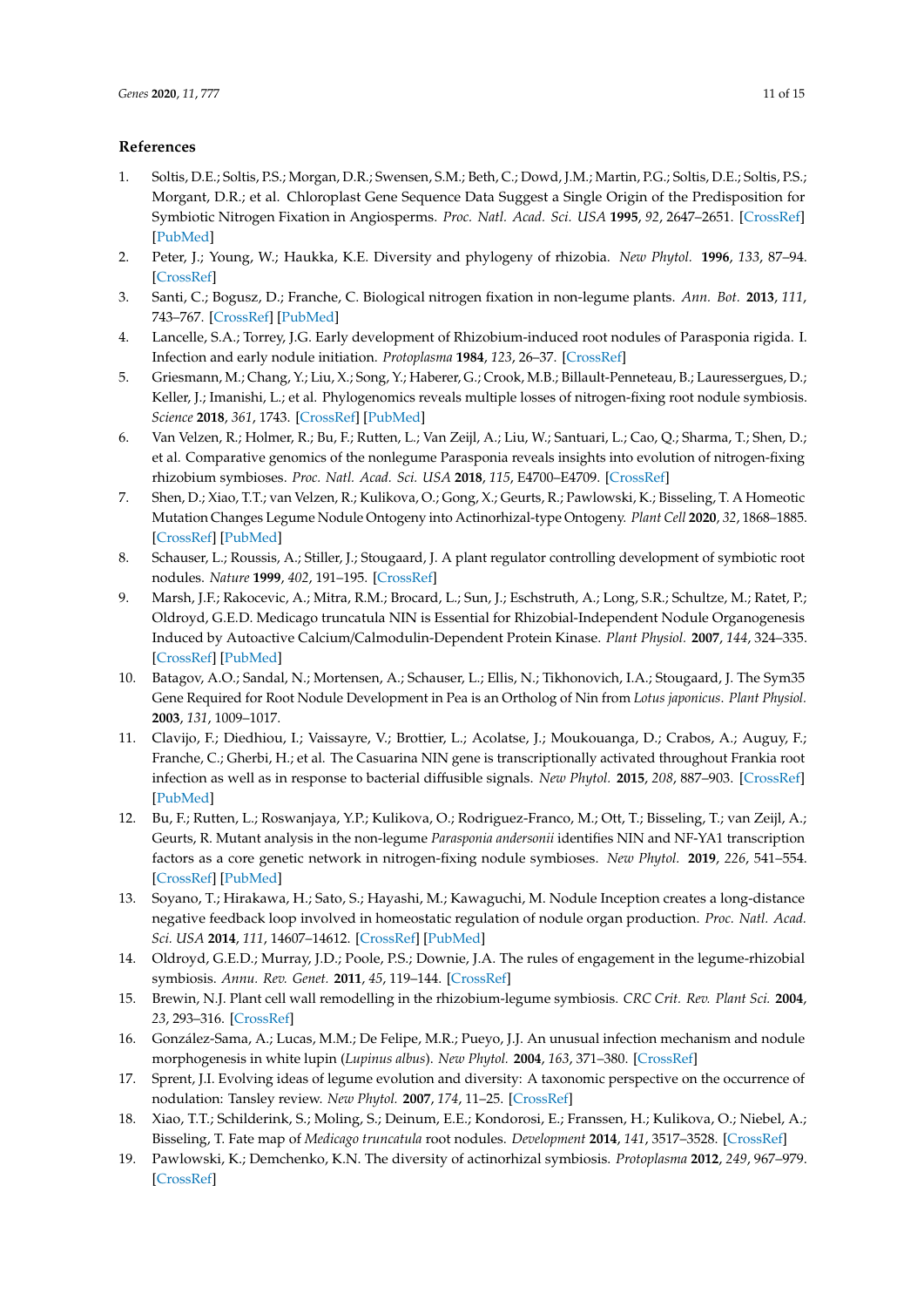- <span id="page-11-0"></span>20. Pawlowski, K.; Bisseling, T. Rhizobial and Actinorhizal Symbioses: What are the Shared Features? *Plant Cell* **1996**, *8*, 1899–1913. [\[CrossRef\]](http://dx.doi.org/10.2307/3870238)
- <span id="page-11-1"></span>21. Couzigou, J.-M.; Zhukov, V.; Mondy, S.; el Heba, G.A.; Cosson, V.; Ellis, T.H.N.; Ambrose, M.; Wen, J.; Tadege, M.; Tikhonovich, I.; et al. NODULE ROOT and COCHLEATA maintain nodule development and are legume orthologs of Arabidopsis BLADE-ON-PETIOLE genes. *Plant Cell* **2012**, *24*, 4498–4510. [\[CrossRef\]](http://dx.doi.org/10.1105/tpc.112.103747) [\[PubMed\]](http://www.ncbi.nlm.nih.gov/pubmed/23136374)
- <span id="page-11-2"></span>22. Denarie, J.; Debelle, F. Rhizobium Lipo-Chitooligosaccharide Nodulation Factors: Signaling Molecules Mediating Recognition and Morphogenesis. *Annu. Rev. Biochem.* **1996**, *65*, 503–535. [\[CrossRef\]](http://dx.doi.org/10.1146/annurev.bi.65.070196.002443) [\[PubMed\]](http://www.ncbi.nlm.nih.gov/pubmed/8811188)
- <span id="page-11-3"></span>23. Oldroyd, G.E.D. Speak, friend, and enter: Signalling systems that promote beneficial symbiotic associations in plants. *Nat. Rev. Microbiol.* **2013**, *11*, 252–263. [\[CrossRef\]](http://dx.doi.org/10.1038/nrmicro2990) [\[PubMed\]](http://www.ncbi.nlm.nih.gov/pubmed/23493145)
- <span id="page-11-4"></span>24. Svistoonoff, S.; Hocher, V.; Gherbi, H. Actinorhizal root nodule symbioses: What is signalling telling on the origins of nodulation? *Curr. Opin. Plant Biol.* **2014**, *20*, 11–18. [\[CrossRef\]](http://dx.doi.org/10.1016/j.pbi.2014.03.001)
- <span id="page-11-5"></span>25. Kosslak, R.M.; Bohlool, B.B. Suppression of nodule development of one side of a split-root system of soybeans caused by prior inoculation of the other side. *Plant Physiol.* **1984**, *75*, 125–130. [\[CrossRef\]](http://dx.doi.org/10.1104/pp.75.1.125)
- 26. Krusell, L.; Madsen, L.H.; Sato, S.; Aubert, G.; Genua, A.; Szczyglowski, K.; Duc, G.; Kaneko, T.; Tabata, S.; De Bruijn, F.; et al. Shoot control of root development and nodulation is mediated by a receptor-like kinase. *Nature* **2002**, *420*, 422–426. [\[CrossRef\]](http://dx.doi.org/10.1038/nature01207)
- 27. Nishimura, R.; Hayashit, M.; Wu, G.J.; Kouchi, H.; Imaizumi-Anrakull, H.; Murakami, Y.; Kawasaki, S.; Akao, S.; Ohmori, M.; Nagasawa, M.; et al. HAR1 mediates systemic regulation of symbiotic organ development. *Nature* **2002**, *420*, 426–429. [\[CrossRef\]](http://dx.doi.org/10.1038/nature01231)
- <span id="page-11-7"></span>28. Okamoto, S.; Shinohara, H.; Mori, T.; Matsubayashi, Y.; Kawaguchi, M. Root-derived CLE glycopeptides control nodulation by direct binding to HAR1 receptor kinase. *Nat. Commun.* **2013**, *4*, 1–7. [\[CrossRef\]](http://dx.doi.org/10.1038/ncomms3191)
- <span id="page-11-8"></span>29. Okamoto, S.; Ohnishi, E.; Sato, S.; Takahashi, H.; Nakazono, M.; Tabata, S.; Kawaguchi, M. Nod factor/nitrate-induced CLE genes that drive HAR1-mediated systemic regulation of nodulation. *Plant Cell Physiol.* **2009**, *50*, 67–77. [\[CrossRef\]](http://dx.doi.org/10.1093/pcp/pcn194)
- 30. Lagunas, B.; Achom, M.; Bonyadi-Pour, R.; Pardal, A.J.; Richmond, B.L.; Sergaki, C.; Vázquez, S.; Schäfer, P.; Ott, S.; Hammond, J.; et al. Regulation of Resource Partitioning Coordinates Nitrogen and Rhizobia Responses and Autoregulation of Nodulation in *Medicago truncatula*. *Mol. Plant* **2019**, *12*, 833–846. [\[CrossRef\]](http://dx.doi.org/10.1016/j.molp.2019.03.014)
- <span id="page-11-6"></span>31. Wang, L.; Sun, Z.; Su, C.; Wang, Y.; Yan, Q.; Chen, J.; Ott, T.; Li, X. A GmNINa-miR172c-NNC1 Regulatory Network Coordinates the Nodulation and Autoregulation of Nodulation Pathways in Soybean. *Mol. Plant* **2019**, *12*, 1211–1226. [\[CrossRef\]](http://dx.doi.org/10.1016/j.molp.2019.06.002) [\[PubMed\]](http://www.ncbi.nlm.nih.gov/pubmed/31201867)
- <span id="page-11-9"></span>32. Mortier, V.; Den Herder, G.; Whitford, R.; Van de Velde, W.; Rombauts, S.; D'Haeseleer, K.; Holsters, M.; Goormachtig, S. CLE peptides control *Medicago truncatula* nodulation locally and systemically. *Plant Physiol.* **2010**, *153*, 222–237. [\[CrossRef\]](http://dx.doi.org/10.1104/pp.110.153718) [\[PubMed\]](http://www.ncbi.nlm.nih.gov/pubmed/20348212)
- <span id="page-11-10"></span>33. Schauser, L.; Wieloch, W.; Stougaard, J. Evolution of NIN-like proteins in Arabidopsis, rice, and *Lotus japonicus*. *J. Mol. Evol.* **2005**, *60*, 229–237. [\[CrossRef\]](http://dx.doi.org/10.1007/s00239-004-0144-2)
- <span id="page-11-11"></span>34. Mu, X.; Luo, J. Evolutionary analyses of NIN-like proteins in plants and their roles in nitrate signaling. *Cell. Mol. Life Sci.* **2019**, *76*, 3753–3764. [\[CrossRef\]](http://dx.doi.org/10.1007/s00018-019-03164-8)
- <span id="page-11-12"></span>35. Nishida, H.; Tanaka, S.; Handa, Y.; Ito, M.; Sakamoto, Y.; Matsunaga, S.; Betsuyaku, S.; Miura, K.; Soyano, T.; Kawaguchi, M.; et al. A NIN-LIKE PROTEIN mediates nitrate-induced control of root nodule symbiosis in *Lotus japonicus*. *Nat. Commun.* **2018**, *9*, 499. [\[CrossRef\]](http://dx.doi.org/10.1038/s41467-018-02831-x)
- <span id="page-11-13"></span>36. Lin, J.S.; Li, X.; Luo, Z.L.; Mysore, K.S.; Wen, J.; Xie, F. NIN interacts with NLPs to mediate nitrate inhibition of nodulation in *Medicago truncatula*. *Nat. Plants* **2018**, *4*, 942–952. [\[CrossRef\]](http://dx.doi.org/10.1038/s41477-018-0261-3) [\[PubMed\]](http://www.ncbi.nlm.nih.gov/pubmed/30297831)
- <span id="page-11-14"></span>37. Demina, I.V.; Persson, T.; Santos, P.; Plaszczyca, M.; Pawlowski, K. Comparison of the Nodule vs. Root Transcriptome of the Actinorhizal Plant *Datisca glomerata*: Actinorhizal Nodules Contain a Specific Class of Defensins. *PLoS ONE* **2013**, *8*, e72442. [\[CrossRef\]](http://dx.doi.org/10.1371/journal.pone.0072442) [\[PubMed\]](http://www.ncbi.nlm.nih.gov/pubmed/24009681)
- <span id="page-11-15"></span>38. Cao, H.; Qi, S.; Sun, M.; Li, Z.; Yang, Y.; Crawford, N.M.; Wang, Y. Overexpression of the maize ZmNLP6 and ZmNLP8 can complement the arabidopsis nitrate regulatory mutant nlp7 by restoring nitrate signaling and assimilation. *Front. Plant Sci.* **2017**, *8*, 1–14. [\[CrossRef\]](http://dx.doi.org/10.3389/fpls.2017.01703)
- <span id="page-11-16"></span>39. Chardin, C.; Girin, T.; Roudier, F.; Meyer, C.; Krapp, A. The plant RWP-RK transcription factors: Key regulators of nitrogen responses and of gametophyte development. *J. Exp. Bot.* **2014**, *65*, 5577–5587. [\[CrossRef\]](http://dx.doi.org/10.1093/jxb/eru261)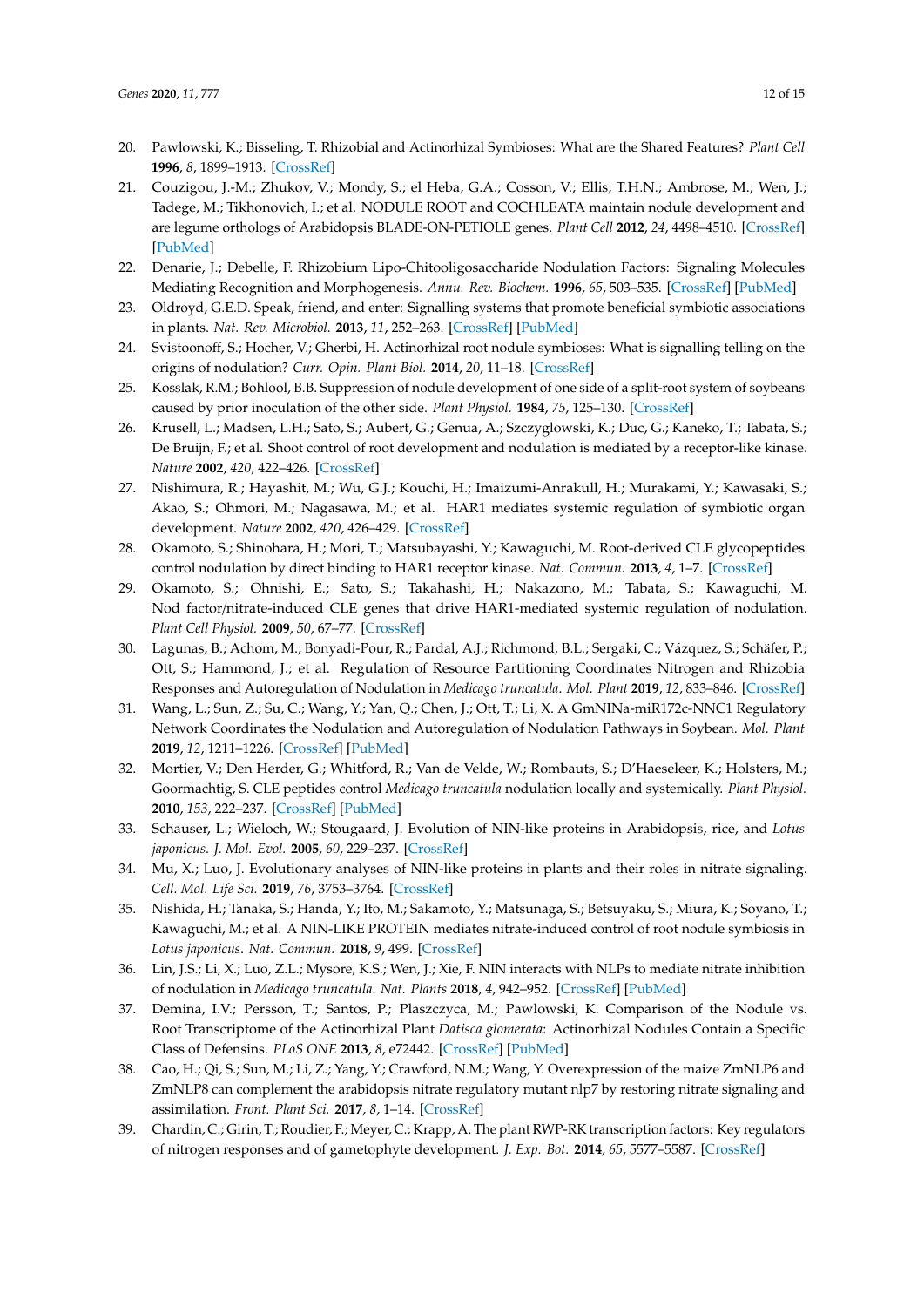- <span id="page-12-0"></span>40. Yoro, E.; Suzaki, T.; Toyokura, K.; Miyazawa, H.; Fukaki, H.; Kawaguchi, M. A positive regulator of nodule organogenesis, NODULE INCEPTION, acts as a negative regulator of rhizobial infection in Lotus japonicus. *Plant Physiol.* **2014**, *165*, 747–758. [\[CrossRef\]](http://dx.doi.org/10.1104/pp.113.233379)
- <span id="page-12-3"></span>41. Liu, J.; Rutten, L.; Limpens, E.; van der Molen, T.; van Velzen, R.; Chen, R.; Chen, Y.; Geurts, R.; Kohlen, W.; Kulikova, O.; et al. A Remote cis-Regulatory Region is Required for NIN Expression in the Pericycle to Initiate Nodule Primordium Formation in *Medicago truncatula*. *Plant Cell* **2019**, *31*, 68–83. [\[CrossRef\]](http://dx.doi.org/10.1105/tpc.18.00478) [\[PubMed\]](http://www.ncbi.nlm.nih.gov/pubmed/30610167)
- <span id="page-12-15"></span>42. Breakspear, A.; Liu, C.; Roy, S.; Stacey, N.; Rogers, C.; Trick, M.; Morieri, G.; Mysore, K.S.; Wen, J.; Oldroyd, G.E.D.; et al. The Root Hair "Infectome" of *Medicago truncatula* Uncovers Changes in Cell Cycle Genes and Reveals a Requirement for Auxin Signaling in Rhizobial Infection. *Plant Cell Online* **2014**, *26*, 4680–4701. [\[CrossRef\]](http://dx.doi.org/10.1105/tpc.114.133496) [\[PubMed\]](http://www.ncbi.nlm.nih.gov/pubmed/25527707)
- <span id="page-12-1"></span>43. Vernié, T.; Kim, J.; Frances, L.; Ding, Y.; Sun, J.; Guan, D.; Niebel, A.; Gifford, M.L.; de Carvalho-Niebel, F.; Oldroyd, G.E.D. The NIN Transcription Factor Coordinates Diverse Nodulation Programs in Different Tissues of the *Medicago truncatula* Root. *Plant Cell* **2015**, *27*, 3410–3424. [\[CrossRef\]](http://dx.doi.org/10.1105/tpc.15.00461) [\[PubMed\]](http://www.ncbi.nlm.nih.gov/pubmed/26672071)
- <span id="page-12-2"></span>44. Singh, S.; Katzer, K.; Lambert, J.; Cerri, M.; Parniske, M. CYCLOPS, A DNA-binding transcriptional activator, orchestrates symbiotic root nodule development. *Cell Host Microbe* **2014**, *15*, 139–152. [\[CrossRef\]](http://dx.doi.org/10.1016/j.chom.2014.01.011)
- <span id="page-12-4"></span>45. Horváth, B.; Yeun, L.H.; Domonkos, Á.; Halász, G.; Gobbato, E.; Ayaydin, F.; Miró, K.; Hirsch, S.; Sun, J.; Tadege, M.; et al. Medicago truncatula IPD3 is a member of the common symbiotic signaling pathway required for rhizobial and mycorrhizal symbioses. *Mol. Plant Microbe Interact.* **2011**, *24*, 1345–1358. [\[CrossRef\]](http://dx.doi.org/10.1094/MPMI-01-11-0015)
- <span id="page-12-5"></span>46. Yano, K.; Yoshida, S.; Mueller, J.; Singh, S.; Banba, M.; Vickers, K.; Markmann, K.; White, C.; Schuller, B.; Sato, S.; et al. CYCLOPS, a mediator of symbiotic intracellular accommodation. *Proc. Natl. Acad. Sci. USA* **2008**, *105*, 20540–20545. [\[CrossRef\]](http://dx.doi.org/10.1073/pnas.0806858105)
- <span id="page-12-6"></span>47. Huisman, R.; Wageningen University, Wageningen, The Netherlands. Personal communication, 2019.
- <span id="page-12-7"></span>48. Goedhart, J.; Hink, M.A.; Visser, A.J.W.G.; Bisseling, T.; Gadella, T.W.J. In vivo fluorescence correlation microscopy (FCM) reveals accumulation and immobilization of Nod factors in root hair cell walls. *Plant J.* **2000**, *21*, 109–119. [\[CrossRef\]](http://dx.doi.org/10.1046/j.1365-313x.2000.00656.x)
- <span id="page-12-8"></span>49. Schiessl, K.; Lilley, J.L.S.; Lee, T.; Tamvakis, I.; Kohlen, W.; Bailey, P.C.; Thomas, A.; Luptak, J.; Ramakrishnan, K.; Carpenter, M.D.; et al. NODULE INCEPTION Recruits the Lateral Root Developmental Program for Symbiotic Nodule Organogenesis in *Medicago truncatula*. *Curr. Biol.* **2019**, *29*, 3657–3668. [\[CrossRef\]](http://dx.doi.org/10.1016/j.cub.2019.09.005)
- <span id="page-12-9"></span>50. Chabaud, M.; Gherbi, H.; Pirolles, E.; Vaissayre, V.; Fournier, J.; Moukouanga, D.; Franche, C.; Bogusz, D.; Tisa, L.S.; Barker, D.G.; et al. Chitinase-resistant hydrophilic symbiotic factors secreted by Frankia activate both Ca2<sup>+</sup> spiking and NIN gene expression in the actinorhizal plant *Casuarina glauca*. *New Phytol.* **2016**, *209*, 86–93. [\[CrossRef\]](http://dx.doi.org/10.1111/nph.13732)
- <span id="page-12-10"></span>51. Rutten, L.; Wageningen University, Wageningen, The Netherlands. Personal communication, 2019.
- <span id="page-12-11"></span>52. Soyano, T.; Kouchi, H.; Hirota, A.; Hayashi, M. NODULE INCEPTION Directly Targets NF-Y Subunit Genes to Regulate Essential Processes of Root Nodule Development in *Lotus japonicus*. *PLoS Genet.* **2013**, *9*, e1003352. [\[CrossRef\]](http://dx.doi.org/10.1371/journal.pgen.1003352)
- <span id="page-12-12"></span>53. Gauthier-Coles, C.; White, R.G.; Mathesius, U. Nodulating legumes are distinguished by a sensitivity to cytokinin in the root cortex leading to pseudonodule development. *Front. Plant Sci.* **2019**, *9*, 1–14. [\[CrossRef\]](http://dx.doi.org/10.3389/fpls.2018.01901) [\[PubMed\]](http://www.ncbi.nlm.nih.gov/pubmed/30671068)
- <span id="page-12-13"></span>54. Heckmann, A.B.; Sandal, N.; Bek, A.S.; Madsen, L.H.; Jurkiewicz, A.; Nielsen, M.W.; Tirichine, L.; Stougaard, J. Cytokinin Induction of Root Nodule Primordia in *Lotus japonicus* is Regulated by a Mechanism Operating in the Root Cortex. *Mol. Plant Microbe Interact.* **2011**, *24*, 1385–1395. [\[CrossRef\]](http://dx.doi.org/10.1094/MPMI-05-11-0142) [\[PubMed\]](http://www.ncbi.nlm.nih.gov/pubmed/21770769)
- <span id="page-12-14"></span>55. Liu, M.; Soyano, T.; Yano, K.; Hayashi, M.; Kawaguchi, M. ERN1 and CYCLOPS coordinately activate NIN signaling to promote infection thread formation in *Lotus japonicus*. *J. Plant Res.* **2019**, *132*, 641–653. [\[CrossRef\]](http://dx.doi.org/10.1007/s10265-019-01122-w) [\[PubMed\]](http://www.ncbi.nlm.nih.gov/pubmed/31313020)
- 56. Kang, H.; Hong, Z.; Zhang, Z. A MYB Transcription Factor Interacts with NSP2 and is Involved in Nodulation in *Lotus japonicus*. *Biol. Nitrogen Fixat.* **2015**, *2*, 599–607.
- 57. Murakami, Y.; Miwa, H.; Imaizumi-Anraku, H.; Kouchi, H.; Downie, J.A.; Kawaguchi, M.; Kawasaki, S. Positional cloning identifies *Lotus japonicus* NSP2, a putative transcription factor of the GRAS family, required for NIN and ENOD40 gene expression in nodule initiation. *DNA Res.* **2007**, *13*, 255–265. [\[CrossRef\]](http://dx.doi.org/10.1093/dnares/dsl017)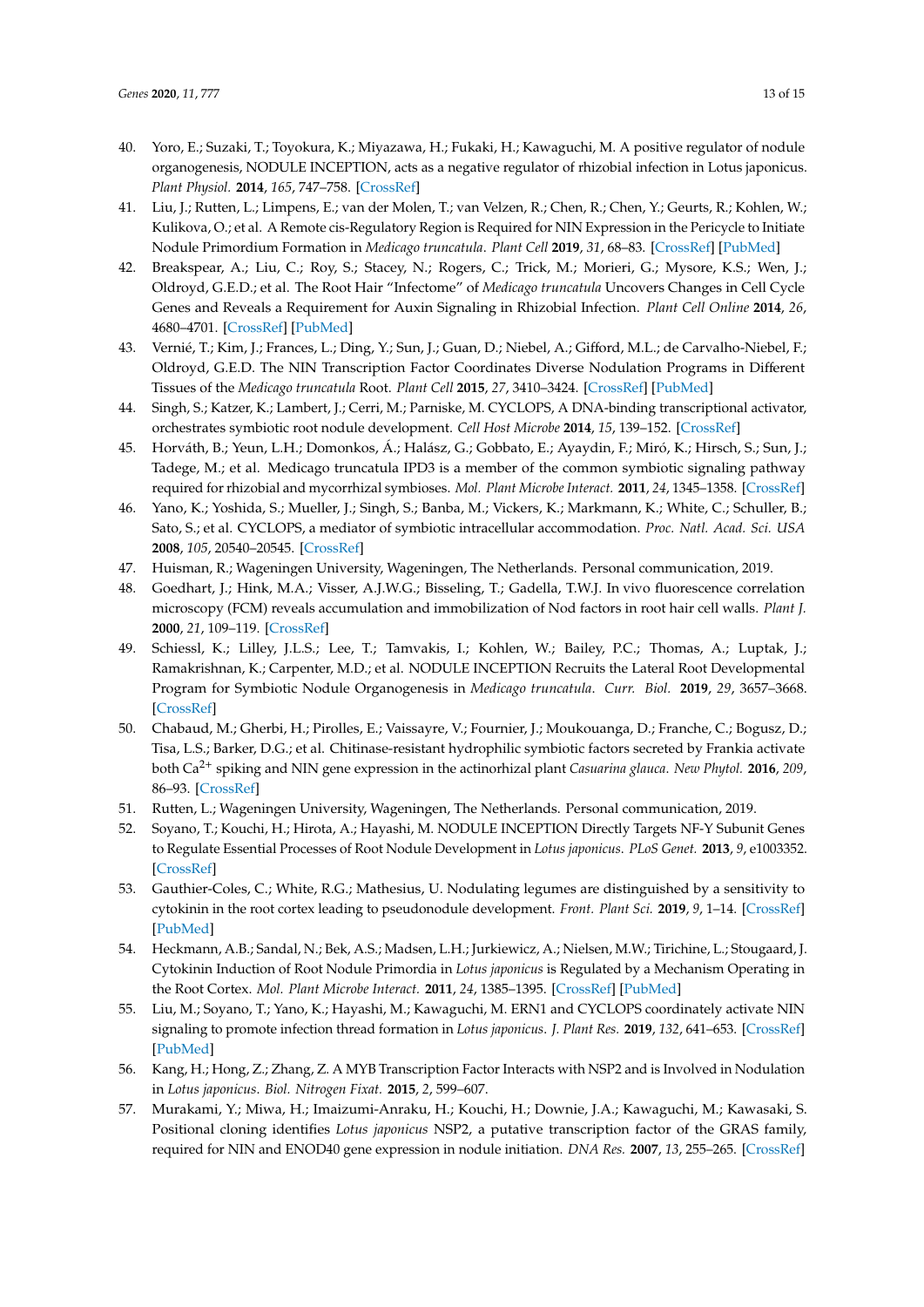- 58. Hirsch, S.; Kim, J.; Muñoz, A.; Heckmann, A.B.; Downie, J.A.; Oldroyd, G.E.D. GRAS proteins form a DNA binding complex to induce gene expression during nodulation signaling in *Medicago truncatula*. *Plant Cell* **2009**, *21*, 545–557. [\[CrossRef\]](http://dx.doi.org/10.1105/tpc.108.064501)
- <span id="page-13-0"></span>59. Xiao, A.; Yu, H.; Fan, Y.; Kang, H.; Ren, Y.; Huang, X.; Gao, X.; Wang, C.; Zhang, Z.; Zhu, H.; et al. Transcriptional regulation of NIN expression by IPN2 is required for root nodule symbiosis in *Lotus japonicus*. *New Phytol.* **2020**, *1*, 513–528. [\[CrossRef\]](http://dx.doi.org/10.1111/nph.16553)
- <span id="page-13-1"></span>60. Van Velzen, R.; Doyle, J.J.; Geurts, R. A Resurrected Scenario: Single Gain and Massive Loss of Nitrogen-Fixing Nodulation. *Trends Plant Sci.* **2019**, *24*, 49–57. [\[CrossRef\]](http://dx.doi.org/10.1016/j.tplants.2018.10.005)
- <span id="page-13-2"></span>61. Van Nguyen, T.; Wibberg, D.; Battenberg, K.; Blom, J.; Vanden Heuvel, B.; Berry, A.M.; Kalinowski, J.; Pawlowski, K. An assemblage of Frankia Cluster II strains from California contains the canonical nod genes and also the sulfotransferase gene nodH. *BMC Genomics* **2016**, *17*, 796. [\[CrossRef\]](http://dx.doi.org/10.1186/s12864-016-3140-1)
- <span id="page-13-3"></span>62. Persson, T.; Battenberg, K.; Demina, I.V.; Vigil-Stenman, T.; Vanden Heuvel, B.; Pujic, P.; Facciotti, M.T.; Wilbanks, E.G.; O'Brien, A.; Fournier, P.; et al. Candidatus Frankia datiscae Dg1, the Actinobacterial microsymbiont of datisca glomerata, expresses the canonical nod genes NodABC in symbiosis with its host plant. *PLoS ONE* **2015**, *10*, e0127630. [\[CrossRef\]](http://dx.doi.org/10.1371/journal.pone.0127630)
- <span id="page-13-4"></span>63. Baudin, M.; Laloum, T.; Lepage, A.; Rípodas, C.; Ariel, F.; Frances, L.; Crespi, M.; Gamas, P.; Blanco, F.A.; Zanetti, M.E.; et al. A phylogenetically conserved group of nuclear factor-Y transcription factors interact to control nodulation in legumes. *Plant Physiol.* **2015**, *169*, 2761–2773.
- <span id="page-13-5"></span>64. Laporte, P.; Lepage, A.; Fournier, J.; Catrice, O.; Moreau, S.; Jardinaud, M.-F.; Mun, J.-H.; Larrainzar, E.; Cook, D.R.; Gamas, P.; et al. The CCAAT box-binding transcription factor NF-YA1 controls rhizobial infection. *J. Exp. Bot.* **2014**, *65*, 481–494. [\[CrossRef\]](http://dx.doi.org/10.1093/jxb/ert392) [\[PubMed\]](http://www.ncbi.nlm.nih.gov/pubmed/24319255)
- <span id="page-13-6"></span>65. Zanetti, M.E.; Blanco, F.A.; Beker, M.P.; Battaglia, M.; Aguilar, O.M. AC subunit of the plant nuclear factor NF-Y required for rhizobial infection and nodule development affects partner selection in the common bean-Rhizobium etli Symbiosis. *Plant Cell* **2010**, *22*, 4142–4157. [\[CrossRef\]](http://dx.doi.org/10.1105/tpc.110.079137) [\[PubMed\]](http://www.ncbi.nlm.nih.gov/pubmed/21139064)
- <span id="page-13-7"></span>66. Combier, J.; Frugier, F.; De Billy, F.; Boualem, A.; El-yahyaoui, F.; Moreau, S.; Vernié, T.; Ott, T.; Gamas, P.; Crespi, M.; et al. MtHAP2-1 is a key transcriptional regulator of symbiotic nodule development regulated by microRNA169 in Medicago truncatula service MtHAP2-1 is a key transcriptional regulator of symbiotic nodule development regulated by microRNA169 in *Medicago truncatula*. *Res. Commun.* **2006**, *20*, 3084–3088.
- <span id="page-13-8"></span>67. Soyano, T.; Shimoda, Y.; Kawaguchi, M.; Hayashi, M. A shared gene drives lateral root development and root nodule symbiosis pathways in Lotus. *Science* **2019**, *366*, 1021–1023. [\[CrossRef\]](http://dx.doi.org/10.1126/science.aax2153) [\[PubMed\]](http://www.ncbi.nlm.nih.gov/pubmed/31754003)
- <span id="page-13-9"></span>68. Sorin, C.; Declerck, M.; Christ, A.; Blein, T.; Ma, L.; Lelandais-Brière, C.; Njo, M.F.; Beeckman, T.; Crespi, M.; Hartmann, C. A miR169 isoform regulates specific NF-YA targets and root architecture in Arabidopsis. *New Phytol.* **2014**, *202*, 1197–1211. [\[CrossRef\]](http://dx.doi.org/10.1111/nph.12735)
- <span id="page-13-10"></span>69. Zhao, L.; Zhang, W.; Yang, Y.; Li, Z.; Li, N.; Qi, S.; Crawford, N.M.; Wang, Y. The Arabidopsis NLP7 gene regulates nitrate signaling via NRT1.1-dependent pathway in the presence of ammonium. *Sci. Rep.* **2018**, *8*, 1–13. [\[CrossRef\]](http://dx.doi.org/10.1038/s41598-018-20038-4)
- <span id="page-13-11"></span>70. Alvarez, J.M.; Schinke, A.L.; Brooks, M.D.; Pasquino, A.; Leonelli, L.; Varala, K.; Safi, A.; Krouk, G.; Krapp, A.; Coruzzi, G.M. Transient genome-wide interactions of the master transcription factor NLP7 initiate a rapid nitrogen-response cascade. *Nat. Commun.* **2020**, *11*, 1–13. [\[CrossRef\]](http://dx.doi.org/10.1038/s41467-020-14979-6)
- <span id="page-13-12"></span>71. Caretti, G.; Salsi, V.; Vecchi, C.; Imbriano, C.; Mantovani, R. Dynamic recruitment of NF-Y and histone acetyltransferases on cell-cycle promoters. *J. Biol. Chem.* **2003**, *278*, 30435–30440. [\[CrossRef\]](http://dx.doi.org/10.1074/jbc.M304606200)
- <span id="page-13-13"></span>72. Dubrovsky, J.G.; Sauer, M.; Napsucialy-Mendivil, S.; Ivanchenko, M.G.; Friml, J.; Shishkova, S.; Celenza, J.; Benková, E. Auxin acts as a local morphogenetic trigger to specify lateral root founder cells. *Proc. Natl. Acad. Sci. USA* **2008**, *105*, 8790–8794. [\[CrossRef\]](http://dx.doi.org/10.1073/pnas.0712307105)
- <span id="page-13-14"></span>73. Mathesius, U.; Schlaman, H.R.M.; Spaink, H.P.; Sautter, C.; Rolfe, B.G.; Djordjevic, M.A. Auxin transport inhibition precedes root nodule formation in white clover roots and is regulated by flavonoids and derivatives of chitin oligosaccharides. *Plant J.* **1998**, *14*, 23–34. [\[CrossRef\]](http://dx.doi.org/10.1046/j.1365-313X.1998.00090.x)
- <span id="page-13-15"></span>74. Liu, C.; Breakspear, A.; Guan, D.; Cerri, M.R.; Jackson, K.; Jiang, S.; Robson, F.; Radhakrishnan, G.V.; Roy, S.; Bone, C.; et al. NIN Acts as a Network Hub Controlling a Growth Module Required for Rhizobial Infection. *Plant Physiol.* **2019**, *179*, 1704–1722. [\[CrossRef\]](http://dx.doi.org/10.1104/pp.18.01572)